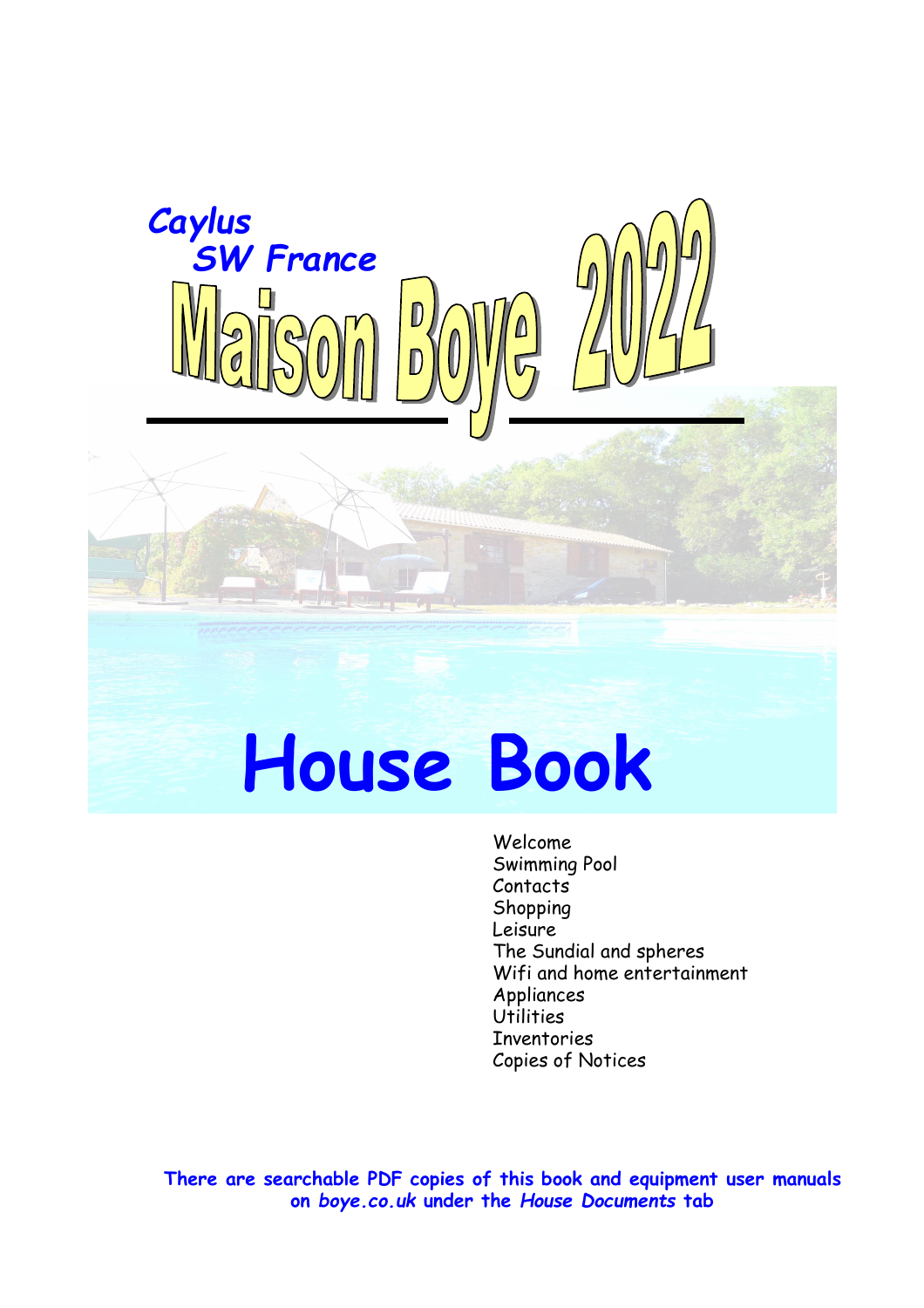**Maison Boye, Caylus 82160 FRANCE**

It's a pleasure to have you stay at BOYE, and we hope you have a great time here.

This folder contains everything you should need to know about the house and its equipment, together with some useful local information and contact details.

Please read at least the Welcome pages, as these cover the more important points.

Best wishes

Paul & Claire Downham.

PS. If the potted plants are looking dry, please feel free to water them – Thanks!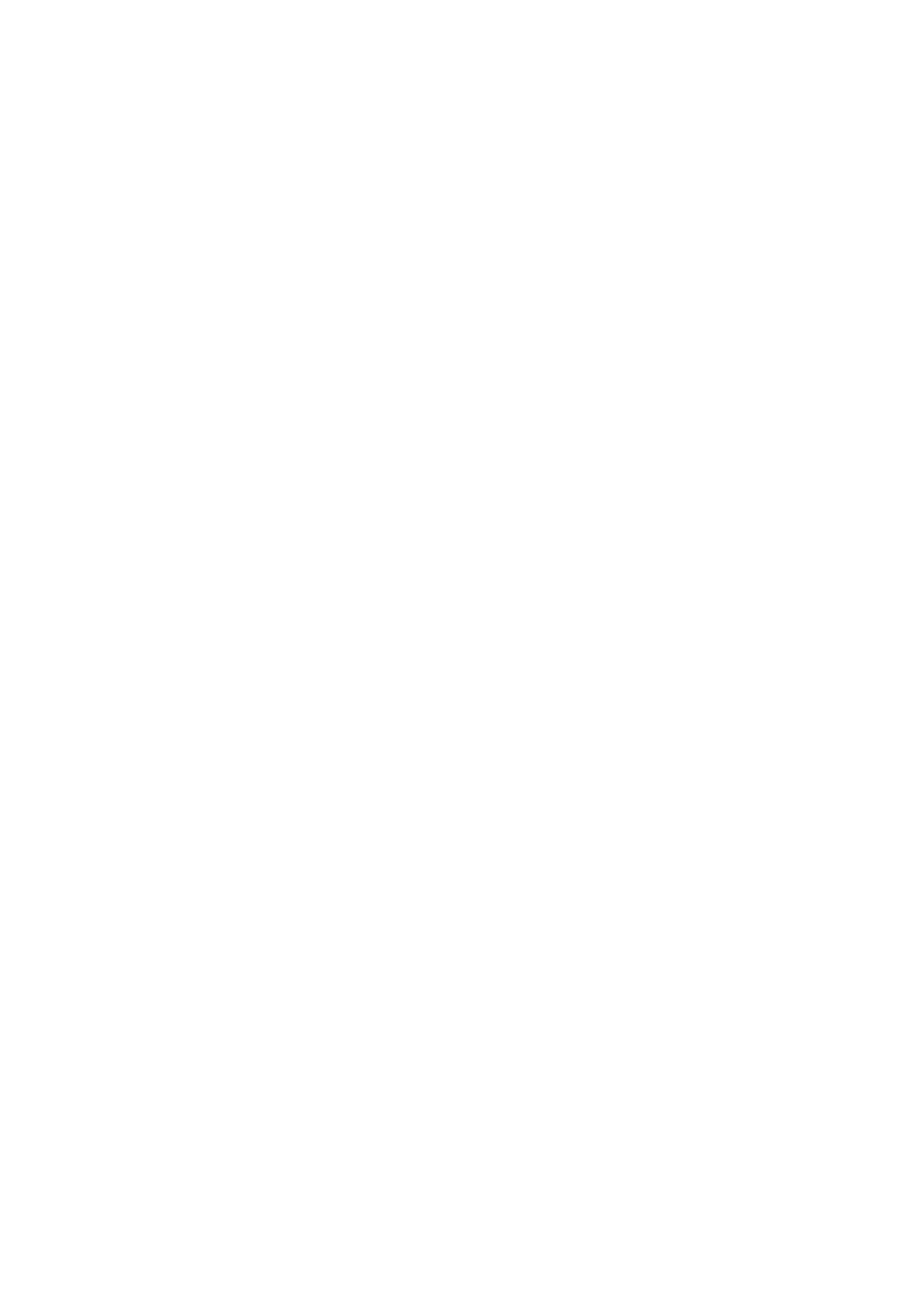## **Welcome**

#### **Drainage**

The house is equipped with an eco-friendly Fosse Septique to handle all the waste water from the toilets, baths, sinks, dishwasher etc. Unlike a UK cesspit that has to be emptied the Fosse produces a clean output that soaks away through a network of small pipes – so it's very important not to flush bulky products (such as nappies or tampons) or insoluble items (such as plastic wrappers, contraceptives etc.) down the toilets, as these can block the entire system. Similarly, cooking fats are best disposed of by wiping away with paper towels rather than rinsing down the sink or via the dishwasher. Also, because this process works biologically, it is important not to use bleach in the house - equivalent products are available that have been especially formulated for this type of drainage.

#### **Swimming Pool – Also see the section on Pool Safety**

The swimming pool maintenance is carried out by visiting attendants, but if necessary please keep it topped up from the hose (see poolside notice) and remove any debris using the pole and net provided. The filtration system runs automatically without any need for intervention. The pool liner is made of a soft padded plastic material that gives a high level of grip and a comfortable feel – but is vulnerable to damage from sharp objects, so please be careful. The switch for the underwater lighting is by the pumphouse door.

#### **Door Locks**

The external doors have high security multi-point latching which clamps them shut at several places on the frame. To activate the latches you have to twist the door handles up. The latches have to be engaged before the keys will turn in their locks. Unlocking is simply turn the key and twist the door handles down.

#### **Rubbish**

The French do not collect rubbish from rural houses, but provide public bins all over the countryside instead, often with adjacent bottle banks. The nearest set are at the main road junction with the D926. Yellow top bins are for recyclables.

#### **Please remember to take your bottles and rubbish to the bins when you leave. THANKS!**

#### **Beds & Laundry**

You will arrive to freshly made beds and have bathroom towels and tea cloths provided. There is no need to strip the beds before you go as this is all part of the service. If you requested additional laundry sets for mid-stay, these will be dropped off by the housekeeper a few days earlier.

#### **Washbasin in Antoine**

The large washbasin in the ensuite to Chambre Antoine has two "style-over-function" oddities … no overflow, and a chrome stopper that doesn't move! The lever at the back of the tap controls the water release in the normal way (up to seal, down to drain), but the chrome stopper doesn't move as expected because the sealing mechanism is hidden.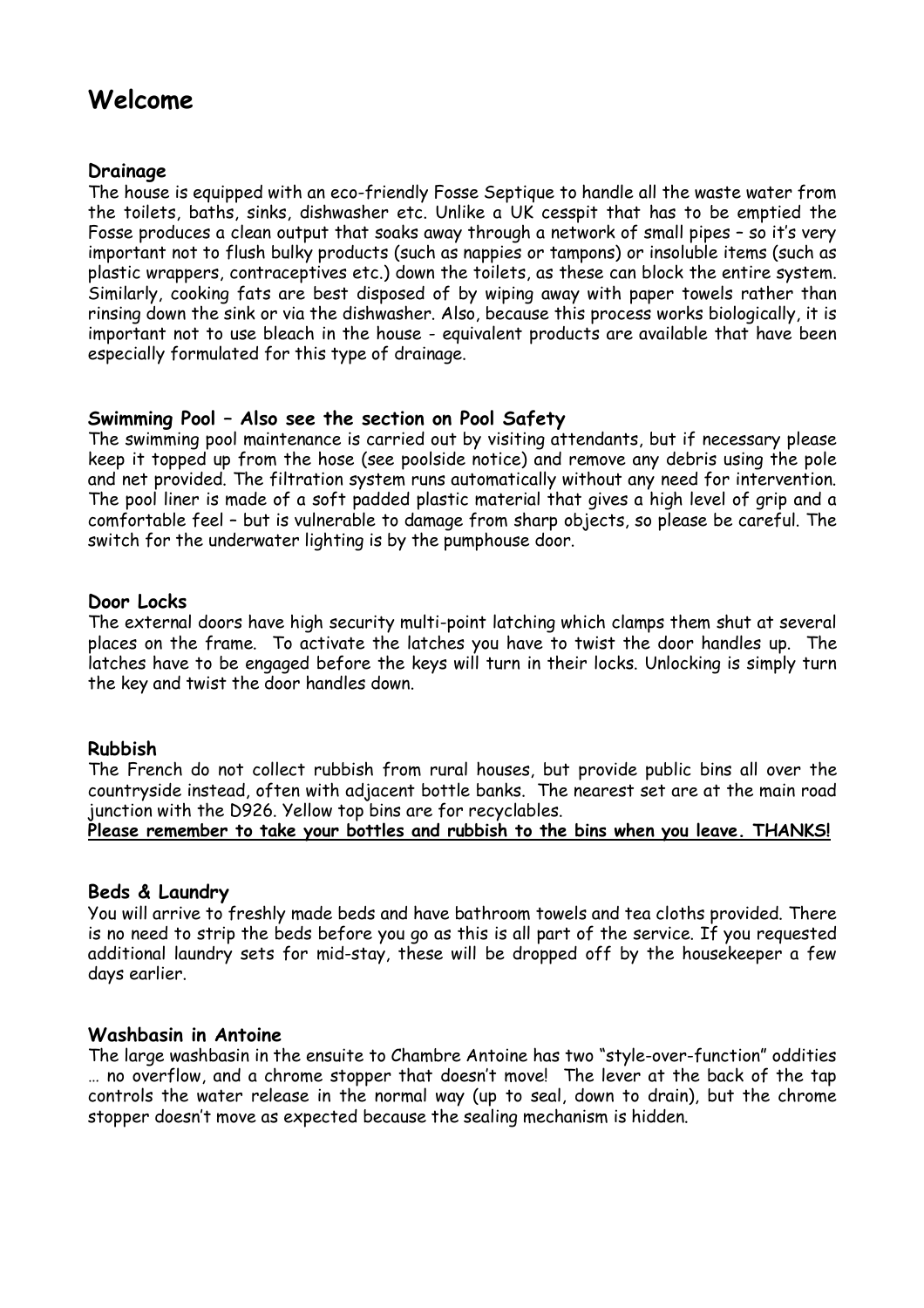#### **Kitchen Worktops**

The decorative kitchen worktops are tough and durable, but the high gloss finish is not suitable for abrasive cleaning, shouldn't be used for cutting on (chopping boards are provided), and hot pans etc. shouldn't be placed directly on the surface.

#### **Kitchen Tap**

The temperature of the hot water is determined by the flow rate - a slower flow provides hotter water.

#### **Sun Terrace**

The swing seat is only safe for use on the level upper section (it will be unstable on the slope) and it's a good idea to lower the parasols when not in use to prevent wind damage. You might also want to bring the sunbed and swing seat cushions inside if it looks like rain, because these will take a long time to dry out if soaked.

#### **Barbeque**

Charcoal goes on top of the mesh, and the height of the grill is adjusted by how the rectangular tubes are arranged. Please only use charcoal and lighting fluids/blocks that are approved for barbeques and be aware that the all-metal construction can get very hot.

#### **Storms**

Like most hot regions there's a possibility of spectacular electric summer storms if the humidity builds up, which can knock out the electricity supply either just at Boye or in the local area. If just at Boye, follow the guidance under the Fuses section, otherwise just wait for the authorities to restore power, which is not usually very long. Heavy rain can also cause the original stone sink ("evier") in the kitchen to temporarily backflow, where instead of water draining away to the outside, ground water bubbles up into the sink. This doesn't cause any problem and soon disappears afterwards, so apart from keeping things out of the way there's nothing you need to do.

#### **Insects etc.**

With the open stone walls, the rural location and the warm climate, there will always be insects and wildlife around – all fascinating and mostly harmless. The lizards who love to bask on hot stones are a special delight, and very quick to run away when you get close! If mosquitoes are active, you may find it beneficial to spray the bedrooms a few hours before retiring. Downstairs and outside, we suggest you don't leave sugary bits of food or drink lying around, as these can attract ants and wasps. During long dry spells the swimming pool becomes especially attractive as a local water source, so you may even see such guests as the mighty buzzard swooping down for a quick drink!

#### **Nuisance Calls**

You are welcome to use the landline telephone, but we usually leave it unplugged from the Orange livebox between uses to avoid receiving unsolicited calls. If connected, beware of hackers targeting English surnames they find listed in the French telephone directory – they call in English (now knowing our name and address) pretending to be from Orange or Microsoft and needing to "discuss the account" or "cure" our computer virus …just hang up!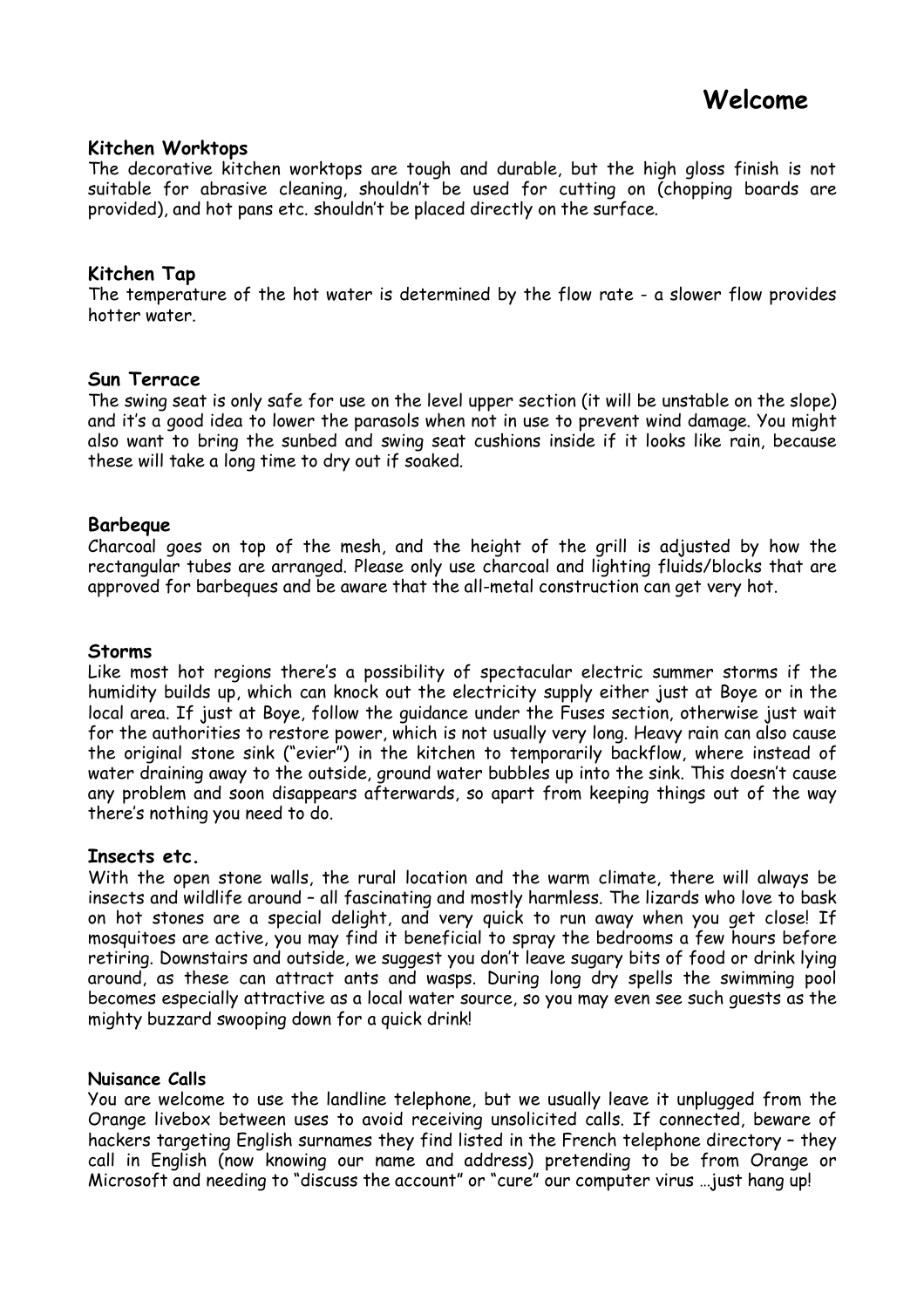## **Swimming Pool**

#### **Safety – also see Poolside Safety Notice** (copy at rear of this folder)

You use the swimming pool and water slide entirely at your own risk.

A competent adult swimmer should remain on guard whenever the pool is in use, and children must be supervised at all times. To avoid the risk of injury, diving and jumping are disallowed. The water is lightly chlorinated, so you may wish to shower afterwards.

#### **Slide**

The slide is only intended to take the weight of children, where the manufacturer states a maximum age of 12. Only permit one child at a time on the slide, who should descend the chute feet first in a sitting position. The overhanging support frame is not designed to take the weight of people sitting on the end of the chute, nor pulling themselves out of the water.

The slide is fixed to the pool surround using retaining bolts adequate to stabilise it - but not strong enough to take undue force, such as children pulling on the framework.

#### **Pool Alarm – also see Poolside Alarm Notice** (copy at rear of this folder)

The alarm is not a life saving device The alarm is not a substitute for parental supervision The alarm does not detect gradual entry The alarm should always be on, either in pool monitoring mode or in swim mode

#### **Alarm Operation**

The alarm spends most of its time in pool monitoring mode … waiting to sound the siren if it detects someone falling in the water. The leftmost green LED on the keypad flashes to show when the alarm is in this mode.

When triggered, the siren sounds for three minutes, or until any key on the keypad is pressed. It then returns to pool monitoring mode.

To switch to swim mode, enter **1234** on the keypad before getting in the pool – the red "swim" (second from left) LED now flashes.

After several minutes without water movements being detected, the alarm will beep several times and automatically revert back to pool monitoring mode with the left LED flashing green.

You can also switch back to pool monitoring mode manually by pressing OK twice on the keypad.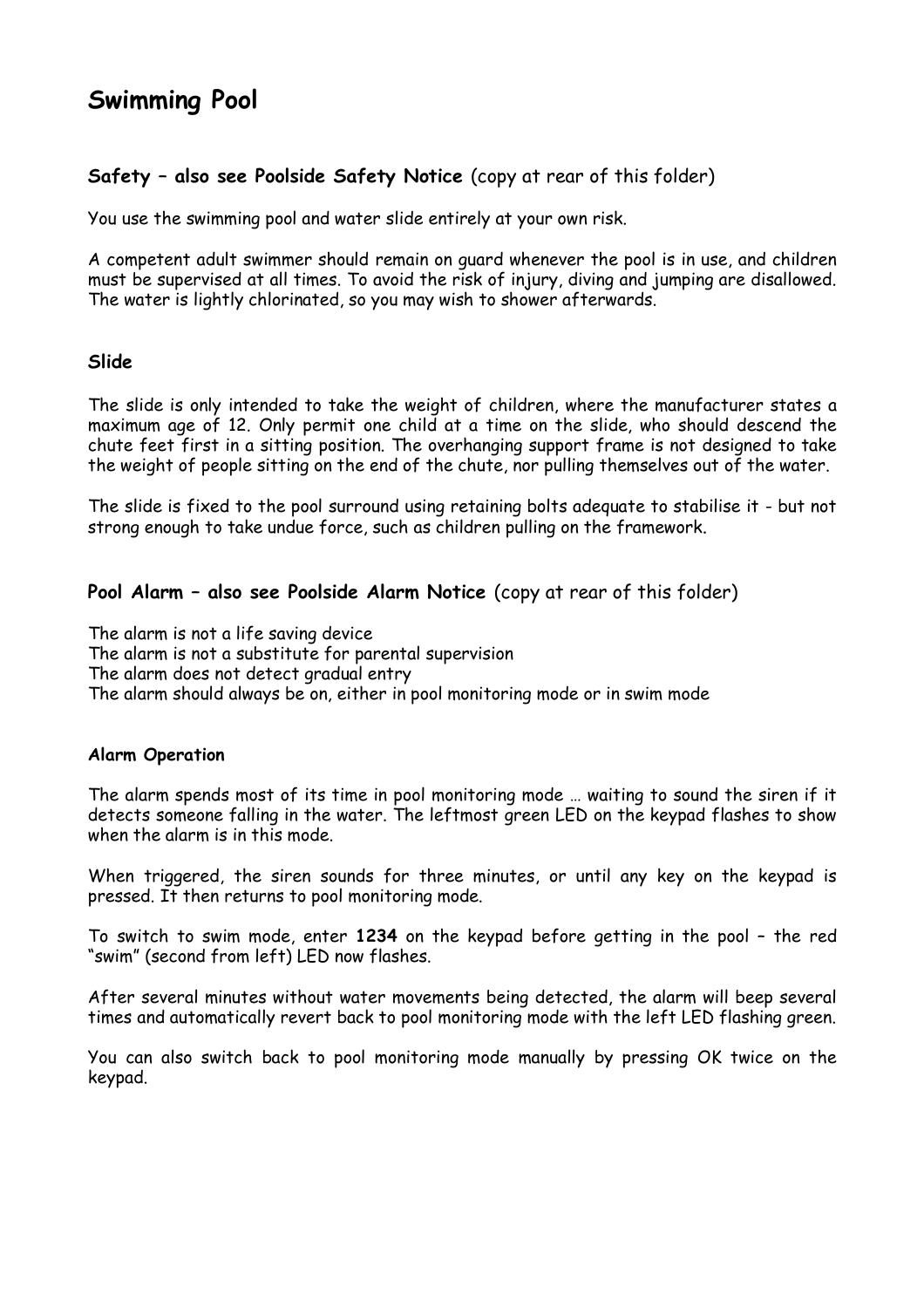## **Swimming Pool**

#### **Other Alarm Features**

The flashing LEDs on the keypad are (from left to right);

Green – alarm is in pool monitoring mode, do not enter the pool Red – alarm is in swim mode, OK to enter the pool Red – low battery warning Red – detector or system error

The alarm can be de-activated for servicing the pool or changing its batteries by entering **1234\*99** and then re-activated afterwards by entering **1234**.

This option must not be used to disable the alarm when it should be operational.

#### **False alarms**

The alarm uses advanced techniques to distinguish between the expected water movements of filtration pumping etc. and the alarm worthy water movements of a toddler falling in – but this is a fine dividing line, with a preference given to occasional false alarms. Consequently, strong gusts, heavy rain, or even the splash from a big bird, may be sufficient to activate the alarm.

#### **Care**

Whilst the alarm unit is obviously intended for everyday poolside operation, it is nonetheless a delicate electronic unit that needs to be operated with care and guarded against knocks – especially the vulnerable sensing tube that dangles into the water.

#### **Low Battery**

The alarm batteries are changed more often than the manufacturer's recommendation so should not become low through normal use. However, in the unlikely event that you see the low battery warning light come on please contact the owners for advice.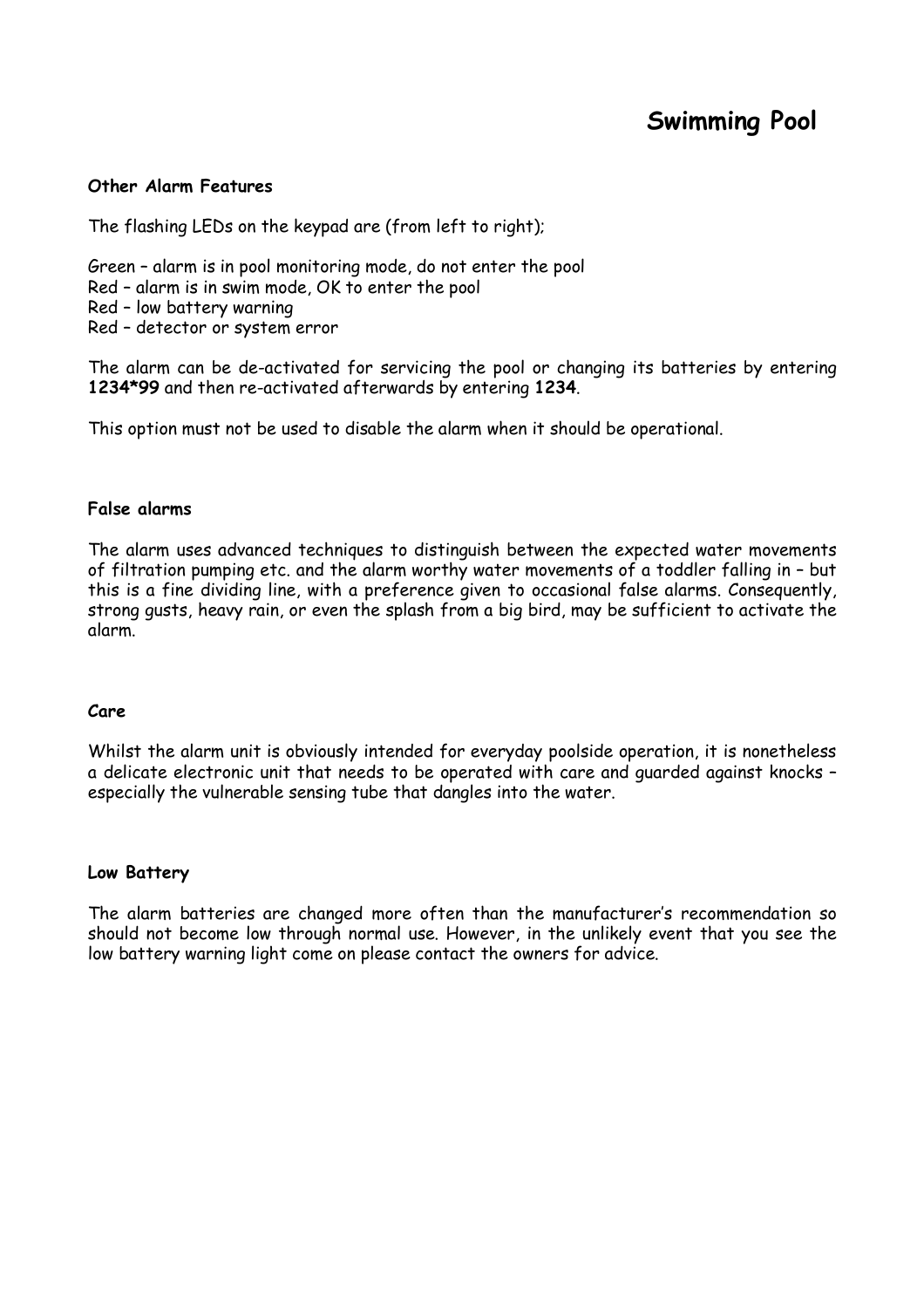## **Contacts**

| Owners: | Paul & Claire Downham |                   |
|---------|-----------------------|-------------------|
|         | Home:                 | 00 44 1487 840761 |
|         | Office:               | 00 44 1954 200662 |
|         | Mobile:               | 00 44 7711 790019 |

In the unlikely event of you encountering a problem regarding the house or your stay, please call us using the numbers above or email *[paul@boye.co.uk.](mailto:paul@boye.co.uk.)* We have a range of local support in place, and can call upon tradesmen who are familiar with the property and its equipment.

| <b>Emergency Services:</b> | Rescue/Ambulance<br>Police<br>Local station (Gendarmerie)<br>Firemen                                                                                                 | Tel: 15<br>Tel: 17<br>Tel: 05 63 67 69 70<br>Tel: 18 |
|----------------------------|----------------------------------------------------------------------------------------------------------------------------------------------------------------------|------------------------------------------------------|
| Local Doctors:             | The doctors surgery (Cabinet Medical) is close by - situated<br>about 200m past the Point de Vue de Croix, on the left, as you<br>head out from Boye towards Caylus. |                                                      |
|                            | Opening times are 8:30-12:00 and 14:00-18:00.<br>Tel: 05 63 67 07 08                                                                                                 |                                                      |
|                            | Treatment may be free with a European Health Insurance Card<br>from the NHS. Otherwise either pay yourself or claim back costs<br>through your holiday insurance.    |                                                      |
|                            | Other doctors are M. Loiseau, Tel: 05 63 67 05 81, and<br>M. Larrarrigue, Tel: 05 63 67 04 22, both on Avenue du Pere<br>Huc, (the main High Street) in Caylus       |                                                      |
| Local Pharmacy:            | The pharmacy is next to the doctor's surgery, and can offer<br>general medical advice. Usually has an English speaking member of<br>staff available.                 |                                                      |
|                            | Also: Come Monique, Avenue du Pere Huc, Caylus<br>Tel: 05 63 67 06 10                                                                                                |                                                      |
| Local Dentist:             | Mme. Richard, Avenue du Pere Huc, Caylus<br>Tel: 05 63 67 01 63                                                                                                      |                                                      |
| Hospital:                  | 4 rue du Doct. Alibert, Montauban<br>Tel: 05 63 03 90 00                                                                                                             |                                                      |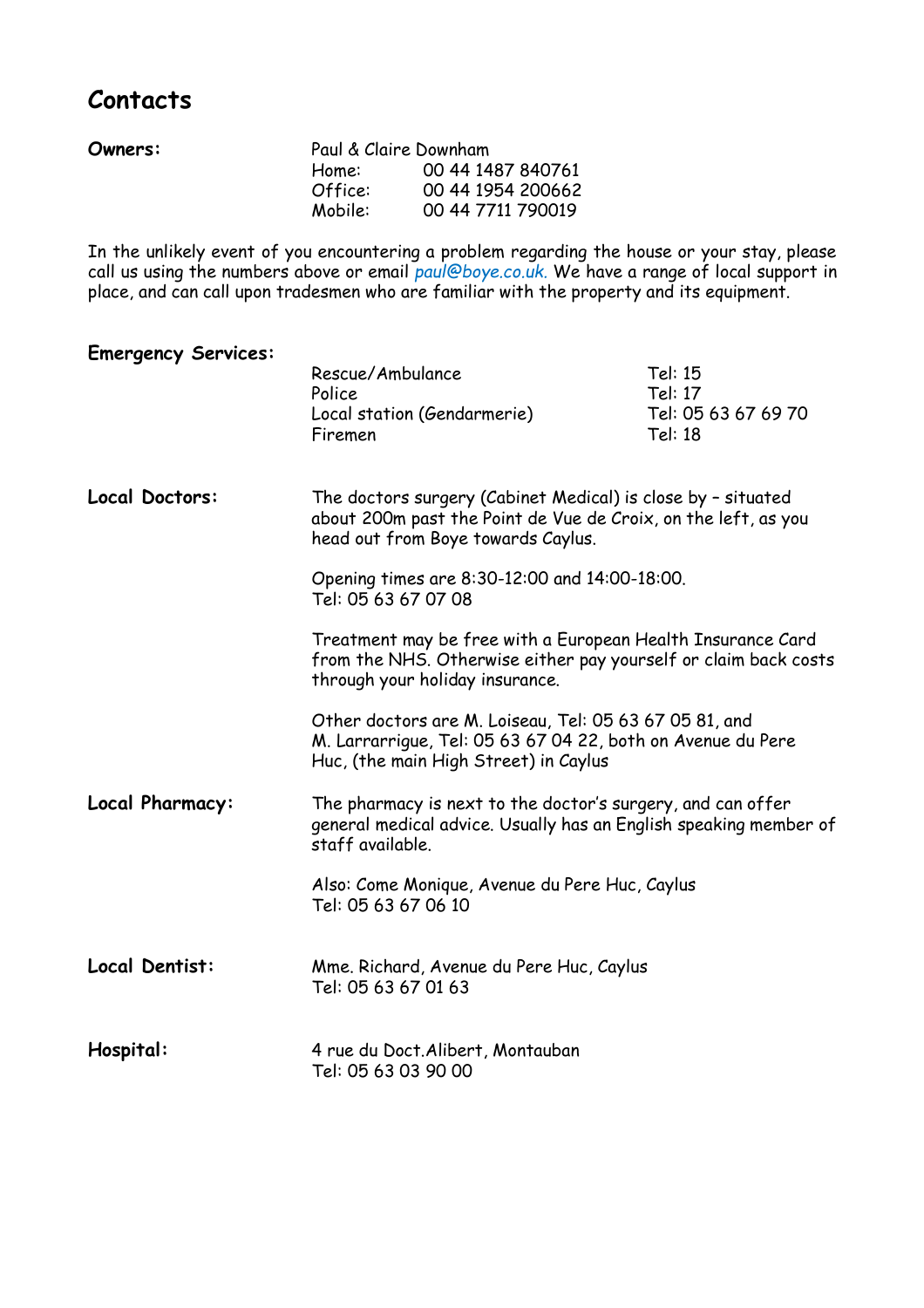#### **Caylus**

| Shops:       | The main grocery store is Petit Casino (turn left at the<br>crossroads opposite the Bar La Bascule) while the traditional<br>independent and specialist shops such as bakers, butchers,<br>hardware, etc. are in the town centre. Caylus shops mostly open<br>early, close 12.00pm to 2.00pm, and stay open until 6.00pm or<br>later. |  |
|--------------|---------------------------------------------------------------------------------------------------------------------------------------------------------------------------------------------------------------------------------------------------------------------------------------------------------------------------------------|--|
|              | Monday most shops are shut, but some are open Sunday morning.<br>Market is on Tuesday mornings - mostly fresh local products.                                                                                                                                                                                                         |  |
| Bank:        | Credit Agricole in the high street. All usual banking services,<br>plus a cash point in the lobby. If shut, the door can be opened by<br>swiping most types of debit card.                                                                                                                                                            |  |
| Post Office: | Stamps available at the Tabac shop in the high street. Also<br>newspapers, magazines and post cards. But for parcels or more<br>advanced requirements, you will have to queue up at the POSTE<br>on the other side of the road.                                                                                                       |  |

#### **Nearby**

**Caussade** (approximately 14 miles) is the nearest "big" town, where you will find large supermarkets and a wide range of shops, restaurants, banks etc. Market day is Monday, with a full range of merchandise.

**Saint Antonin Noble Val** (approximately 9 miles) is a very attractive medieval town set in a spectacular gorge. This is very popular as a tourist town, and has bars, restaurants, canoeing, camping etc. Market day is Sunday and recommended for fresh produce, flowers, wines etc.

**Villefranche** (approximately 20 miles) is another medieval town with an impressive (and musical) church, and attractive covered passageways. Market day is Thursday. A good range of larger supermarkets on the approach road.

**Montauban** (approximately 30 miles) offers an interesting mix of walled old city centre with boutiques, cafes and small independent shops, plus a surrounding modern commercial area. Rather sprawling, but somewhere big enough for most needs to be met.

**Cahors** (approximately 40 miles) is the nearest city, providing all the facilities you would expect. Market days are Wednesday and Saturday.

**Toulouse** (approximately 60 miles). The major city for SW France. International airport, most English banks, and a host of hyper markets.

**Note:** The street markets start early and fade out at lunch time. If you take along empty plastic bottles or containers, you can buy decent local wines at very low prices.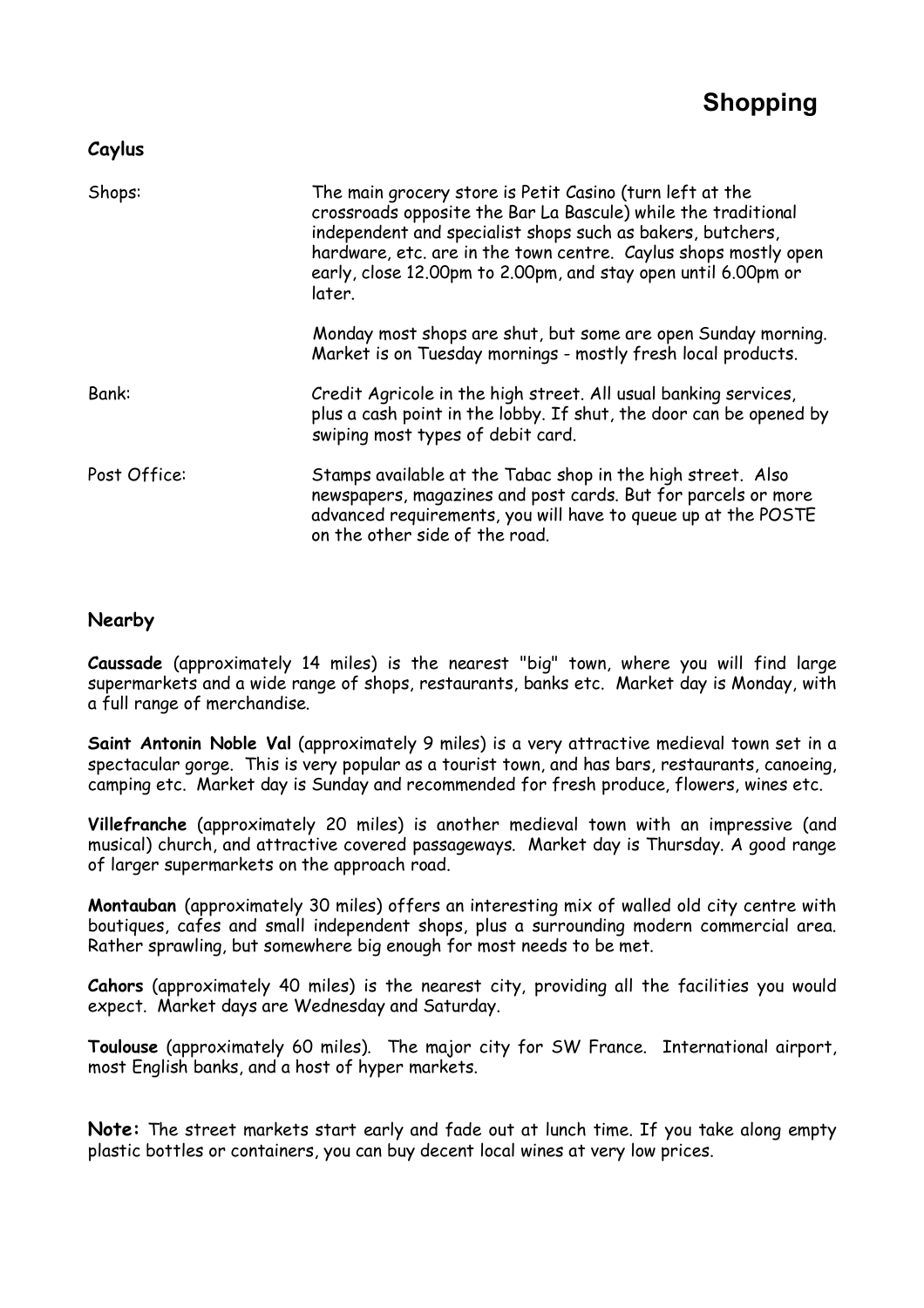## **Leisure**

| Walking:       | There are five marked out routes in the near vicinity of Caylus.<br>Maps from the Information Office next to the church.                                                                                                                                                                                                                                                                                                           |  |
|----------------|------------------------------------------------------------------------------------------------------------------------------------------------------------------------------------------------------------------------------------------------------------------------------------------------------------------------------------------------------------------------------------------------------------------------------------|--|
| Tennis:        | At the road junction with D926. Collect keys from the bar in the<br>Market square.                                                                                                                                                                                                                                                                                                                                                 |  |
| Canoeing:      | St Antonin, down the gorges of the Aveyron. You can have a 5 mile<br>downstream paddle and be picked up by the hire company and brought<br>back to the start.<br>Recommended.                                                                                                                                                                                                                                                      |  |
| Petangue:      | Local bowling game, free pitch near the memorial in Caylus.                                                                                                                                                                                                                                                                                                                                                                        |  |
| Golf:          | 18 hole at Albi Lasbordes (with restaurant & swimming, course partly<br>alongside the river).                                                                                                                                                                                                                                                                                                                                      |  |
| Lakeside:      | Volley ball, table tennis, picnic tables, kids slides etc. at the Caylus lake.<br>Lac de Parisot (on the road to Villefranche) for more water activities.                                                                                                                                                                                                                                                                          |  |
| Other:         | Horse riding, pony trekking, cycling, etc., all available within the region,<br>ask at the Information Office for latest advice and leaflets.                                                                                                                                                                                                                                                                                      |  |
| Music:         | Live bands appearing locally, jazz evenings etc., look out for posters and<br>announcements.                                                                                                                                                                                                                                                                                                                                       |  |
| Art Galleries: | Toulouse-Lautrec Museum at Albi, plus many minor galleries in the area.                                                                                                                                                                                                                                                                                                                                                            |  |
| History:       | Najac castle to explore, Cordes old fortified town, etc.                                                                                                                                                                                                                                                                                                                                                                           |  |
| Restaurants:   | We have stopped giving recommendations!                                                                                                                                                                                                                                                                                                                                                                                            |  |
|                | There is such a wide range of restaurants within the region, covering<br>every style and price, that to put them in some sort of order is<br>impossible. We have found that some peoples' opinion of "excellent" is<br>not to another's tastes, and also that establishments change hands, new<br>ones open and others close - so it's impossible to keep up-to-date<br>anyway.                                                    |  |
|                | Obviously, do try the local specialities, particularly the duck dishes and<br>bread cooked in wood burning ovens.                                                                                                                                                                                                                                                                                                                  |  |
|                | In Caylus: La Renaissance has always been a popular choice, so maybe<br>start here first, or for a less formal setting try Bon Cote Des Chose<br>(it's more than pizzas) - both having outside terraces at the rear.<br>There's an open-air summer restaurant at Caylus lakeside, and a<br>generally preferred one at Camping de la Bonnette. Le Lagardere, the<br>bar café in the central marketplace, is a good place for lunch. |  |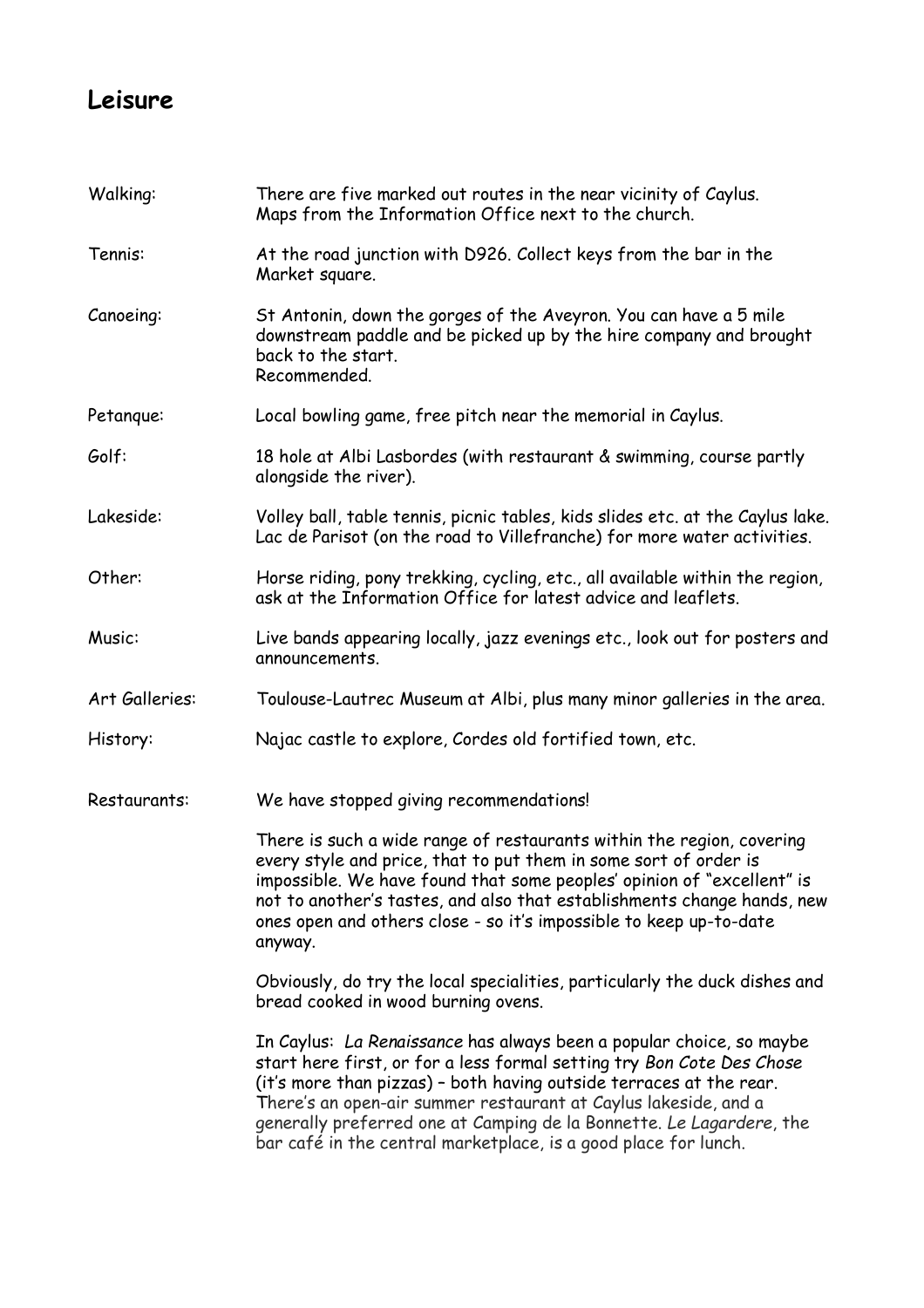## **The Sundial and Spheres**

*Sphères Organiques - "Des tiges organiques en germination s'épanouissent en une orbite de sphères réfléchissantes autour des pieds de Atlas"*

*Organic Spheres - "Sprouting organic stems blossom into an orbit of reflective spheres around the feet of Atlas"*

In keeping with local roundabout tradition we've had a folly installed on our own roundabout in the driveway!

It's rather delicate though, so please can you ensure it's not interfered with – thanks.

Outwardly just a centrepiece, the twelve spheres merge the hour positions of a clockface with the cardinal points of a compass (12 o'clock as North) whilst also incorporating an optical illusion for people arriving at the house …

… when approaching the roundabout from the lane the first impression is that the ring of spheres is tilted down towards the house – an illusion created by normal perspective where things nearer to you appear larger than those further away. But as you get closer this false interpretation suddenly flips the other way when it becomes apparent that the larger spheres are on the far side and the orbit ring is actually tilted away from the house.

Multicoloured solar lighting is programmed to automatically illuminate the assembly at night.

To temporarily suspend the lighting, simply cover the solar panels so that the units don't recharge during the day. The stored program will resume when they are uncovered.

#### *Sundial*

This is an Armillary Globe sundial that has been adjusted for its location in Caylus. The globe is tilted by 44.2 degrees to match the local latitude and is aligned to true North. This makes the centre shaft parallel to the Earth's axis and means its shadow moves in unison with the Earth's own rotation. With 360 degrees per rotation and 24 hours in the day, the arithmetic is a simple 15 degrees of movement per hour – and this is the equal spacing between the hour markings on the timing plate.

But the time it shows is wrong!

This is because sundials traditionally show 12 noon when the sun is directly overhead, not when the sun is overhead Greenwich in London (GMT, seven minutes later), and also without the interference of British Summer Time (plus an hour) or Europe's plus another hour. Added together, these adjustments would make the sundial a constant 1hr 53mins slow during the summer … but it's also affected by the imperfect circular orbit of Earth around the sun and this introduces up to five minutes difference either way between May and September.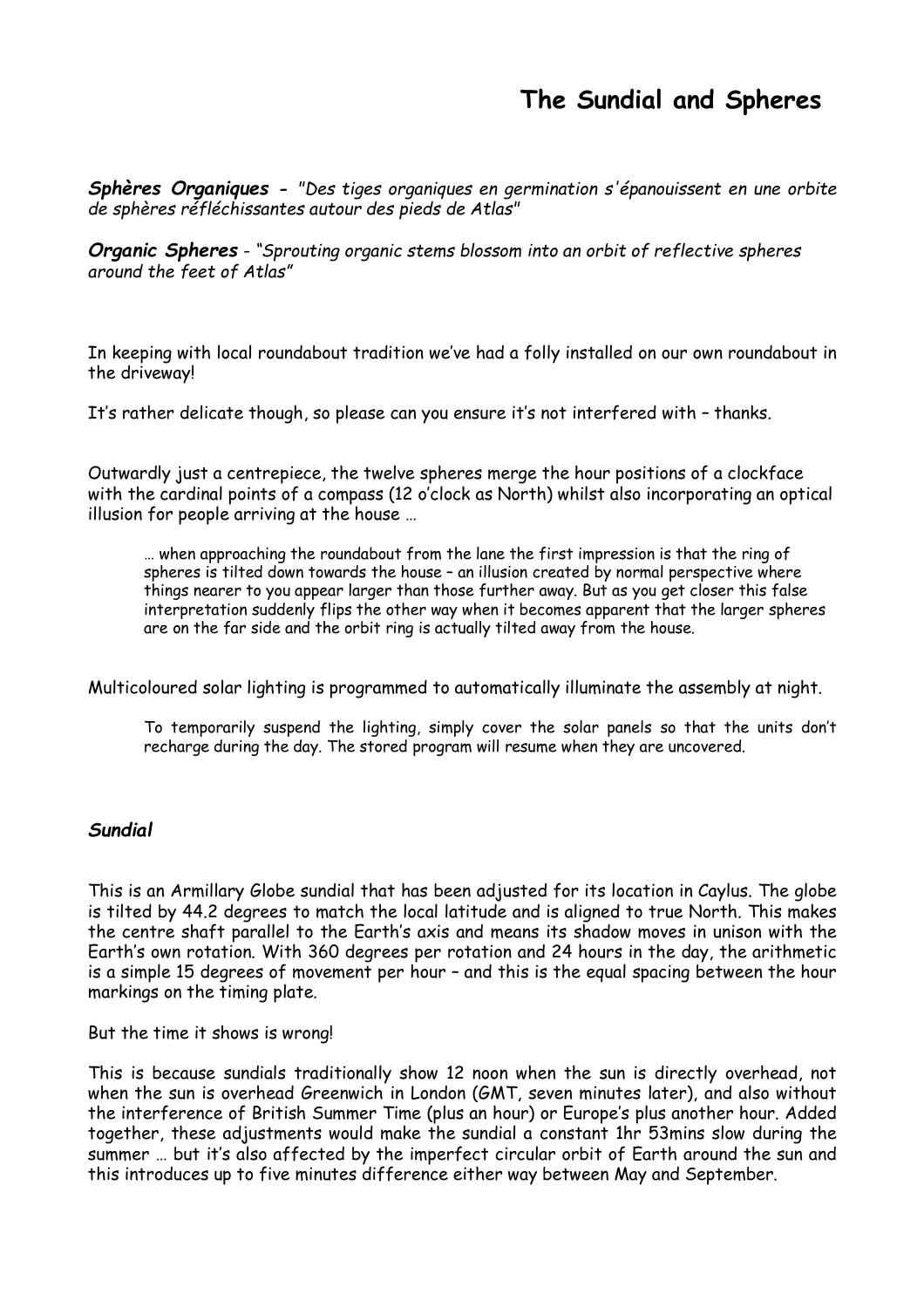## **WiFi and Home Entertainment**

The Orange Livebox router is on the dining room desk, with a SSID of *Maison-Boye* and a security key of Wifi4MaisonBoye (note the capital letters). There are also WiFi repeaters in Chambre Clement and the pump house to provide a signal throughout the house and poolside.

The repeaters have SSIDs of *Maison-Boye-Clement* and *Maison-Boye-Poolside* and use the same security key. If your device doesn't automatically use the strongest signal as you move around then manual selection for your current location will provide the best performance.

Our tariff has an unlimited but "reasonable use" clause which means most users will not incur any costs, but any excessive download charges are deductible from the inventory deposit.

In case of difficulty reboot the router (power switch off/on, rear left hand side) then wait for all the start-up messages to finish. The poolside repeater can be rebooted by flipping Fuse 3 off in the fireside fusebox, and back on again after a few seconds. There is also an English speaking Orange support line on 09 69 36 39 00 if you think the problem is with the service or overhead cables etc.

The internet service is provided over a tracked IP address, so all activity is traceable to the house and hence to any particular booking.

**Telephone –** 05 63 67 09 70 operated via the Orange Livebox

Normally left unplugged to avoid nuisance calls. To use, plug the cable from the phone stand into the socket on the back of the Livebox that is marked with a telephone symbol.

To call UK numbers, dial 00 44 followed by the full UK number less the first zero.

For the UK to call Maison Boye it's 00 33 5 63 67 09 70.

The handset needs to be replaced in the base unit to keep it charged up.

Regular landline calls within France are included in our tariff, but calling a UK mobile number (even when it's in France) is a chargeable international call.

#### **TV / Satellite**

The Sony TV is used only as a display screen, it doesn't receive broadcasts by itself. All TV and radio channels are received by the Astra 2 satellite system, and the TV screen can also be used to watch videos from the DVD player.

The Astra 2 box is automatically updated so please do not attempt to find unlisted channels yourself because it's easy to mess up the settings and then lose the whole connection.

On-Demand services (such as the BBC iPlayer) may be listed but these are NOT available here. The screen may suggest all have you to do is connect the satellite box to the internet router, but because the UK service providers detect that our IP address is in France, all you end up with is a NOT AVAILABLE IN YOUR LOCATION message.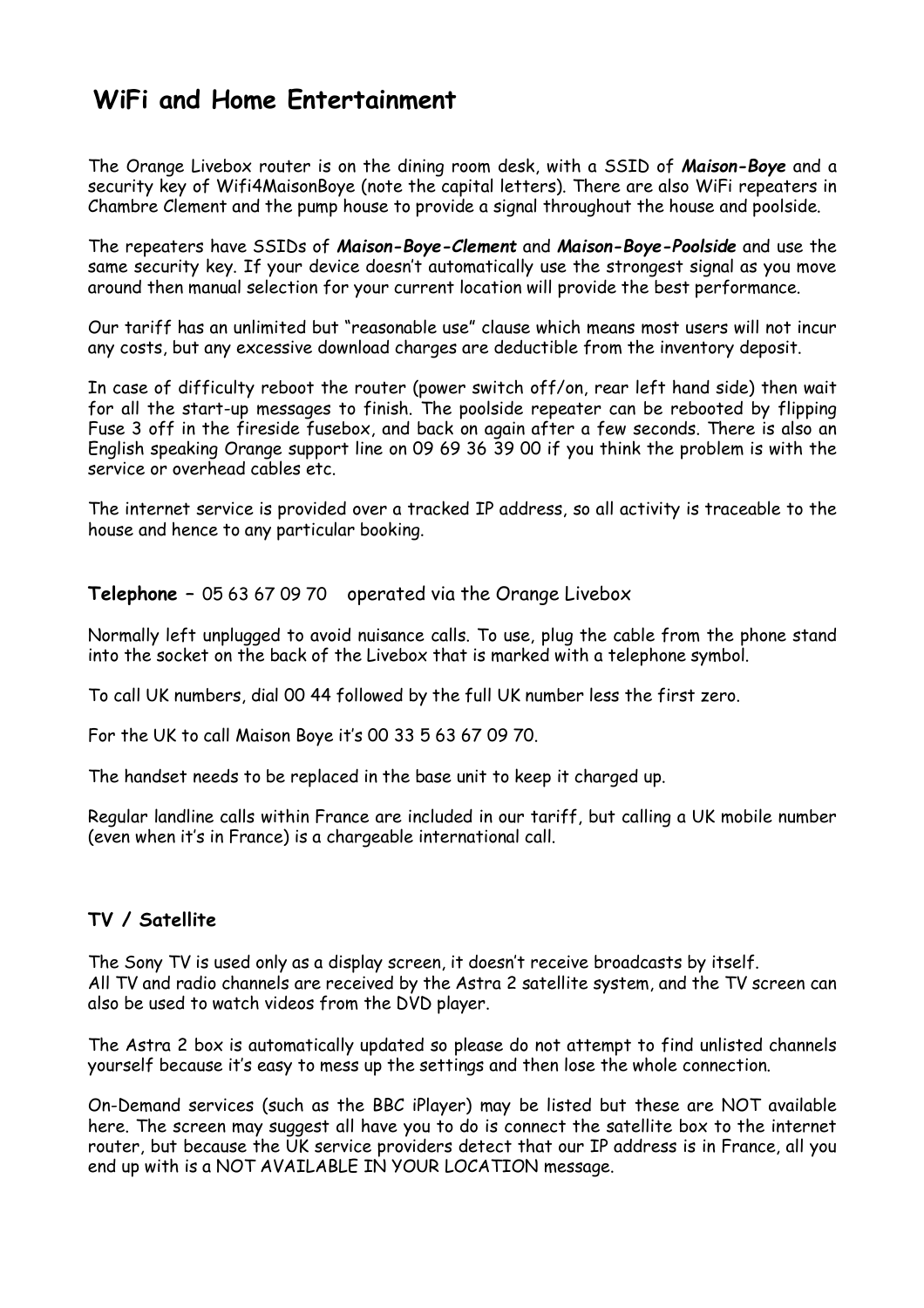## **WiFi and Home Entertainment**

HD options are also listed but reception of these channels is marginal due to us being close to the southern limit of English coverage. It's worth trying with clear skies though … just ignore the "no signal" message for 30 seconds or so and it may ping to life, and when connected it tends to stay locked on.

Controllers: Switch the TV screen on/off using the SONY remote control (green button, top right), and select either HDMI1 SAT for Satellite services, or HDMI2 VCR for videos (top left button). Also use the SONY remote for volume control of the TV's own speakers . If the satellite box is in standby mode (blue light on), switch it on using the Freesat remote control, otherwise use the on/off switch on the front panel. Also use the Freesat remote to select programs using the GUIDE button, the arrows to move around, and OK to select.

#### **DVD / CD**

Switch the DVD player on (silver button on the left), and select HDMI2 VCR on the TV (SONY remote, top left). Use the SAMSUNG remote for controlling playback. Children's DVDs are kept in Chambre Baptiste where they can also be watched on the PlayStation.

#### **Audio Pro Sound System**

This clever little box fulfils three functions – a decent sound system for the TV and DVD in the lounge, a portable amplified sound system for any device that connects by a standard headphone jack, or as a Bluetooth streaming speaker system for use anywhere inside or out.

To use on the TV or DVD, place the Audio Pro on the white shelf next to the DVD player, plug in the black mains lead (this recharges the internal batteries) and the grey headphone jack into the AUX socket, then select AUX on the Audio Pro control panel. To use as a portable speaker, just plug some other device's 3.5mm jack into the same AUX socket instead. For a Bluetooth streaming speaker, hold down BT on the Audio Pro control panel to pair it with any mobile phone, tablet or other device. The Audio Pro's internal battery will last all day between charges – so just putting it back on the white shelf and plugging in the mains lead overnight is all that is normally required to give continuous service.

#### **Sony Playstation (in Baptiste)**

Switch on the screen (power button on top) and the Playstation, select a game, and play!

If you are not seeing a picture, check that the Playstation cable is plugged into the lower HDMI socket on the TV and that the TV is tuned to *AV-5* (Menu button, select External Inputs then AV-5).

The wireless game controllers are re-charged by connecting them to the console (when it is switched on) using the black USB cable provided.

The Playstation can also play DVDs and music CDs through the TV, but it cannot receive any TV programs. To start DVDs or CD's press the X button on one of the game controllers.

Please note that a few of the games are not suitable for young children – see Inventory.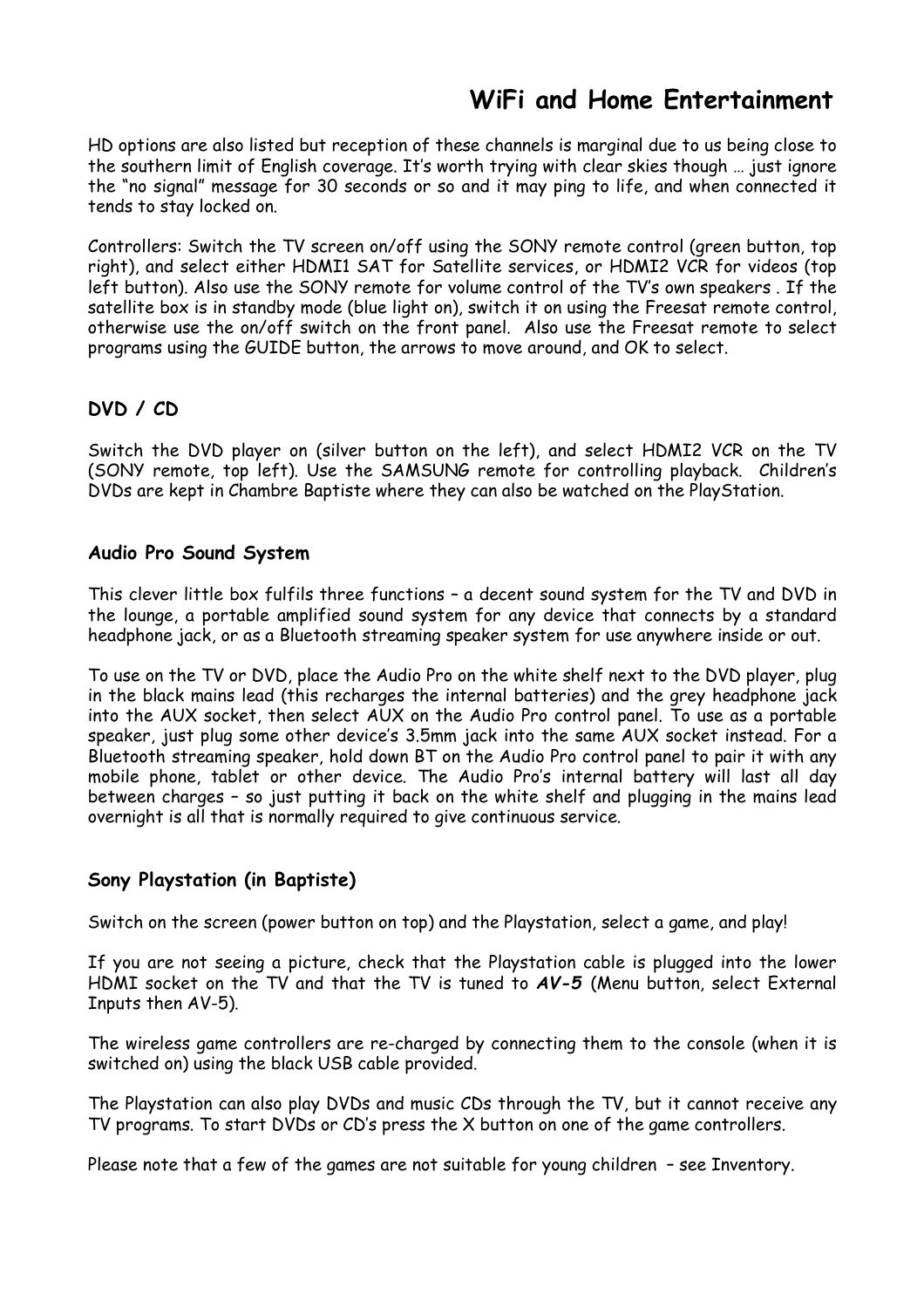## **Appliances**

User Manuals containing the operating instructions etc. are viewable by visiting *boye.co.uk* and clicking on *House Documents*

#### **Washing machine**

This is an 'A+++' eco-friendly machine so some washing cycles may take longer than on a traditional model. The door needs to be fully shut to start, and there is a release timer that prevents the door from being opened until the machine has been off for a few minutes at the end of washing.

#### **Dishwasher**

A standard appliance with normal functions. Being a hard water area, adequate salt and rinse aid are required to produce good results.

#### **Grill/Oven/Microwave**

This is a multipurpose device that allows you to select your preferred style of cooking from grilling, normal convection fan oven or microwave, along with options to optimise performance by using these types in combination. You select modes from the buttons, and vary settings using the rotary dial. A metal stand holds food up closer to the grill.

#### **Hob**

A straightforward ceramic hob with child lock and timer. A special "razor blade" cleaning tool is provided, but care is needed to protect the printed symbols and lettering.

#### **Coffee Machine**

A range of coffee styles is available in branded Dolce Gusto pods or own label compatibles, where each style has a suggested pour amount indicated by a symbol with a number of solid bars that you match by adjusting the transparent slider on the front of the machine.

Remove, fill and refit the rear water container. Check that the cold/hot lever (top rear) is centred, then lift the main front top lever to release the pod tray below it. Insert a new pod in the tray, replace tray, lower lever, and check the pour amount slider is correctly set. If not already glowing, press the power light and wait for it to show green. With a cup on the stand, move the cold/hot lever either left for cold (cappuccino ice) or right for hot (espresso, lungo etc.). If required, you can top up after the flow stops by manually operating the cold/hot lever again.

#### **Freezer**

The upper compartment is a 3 star freezer, the lower removable basket is 2 star for storing pre-frozen produce, and the top tray holds the ice making cubes.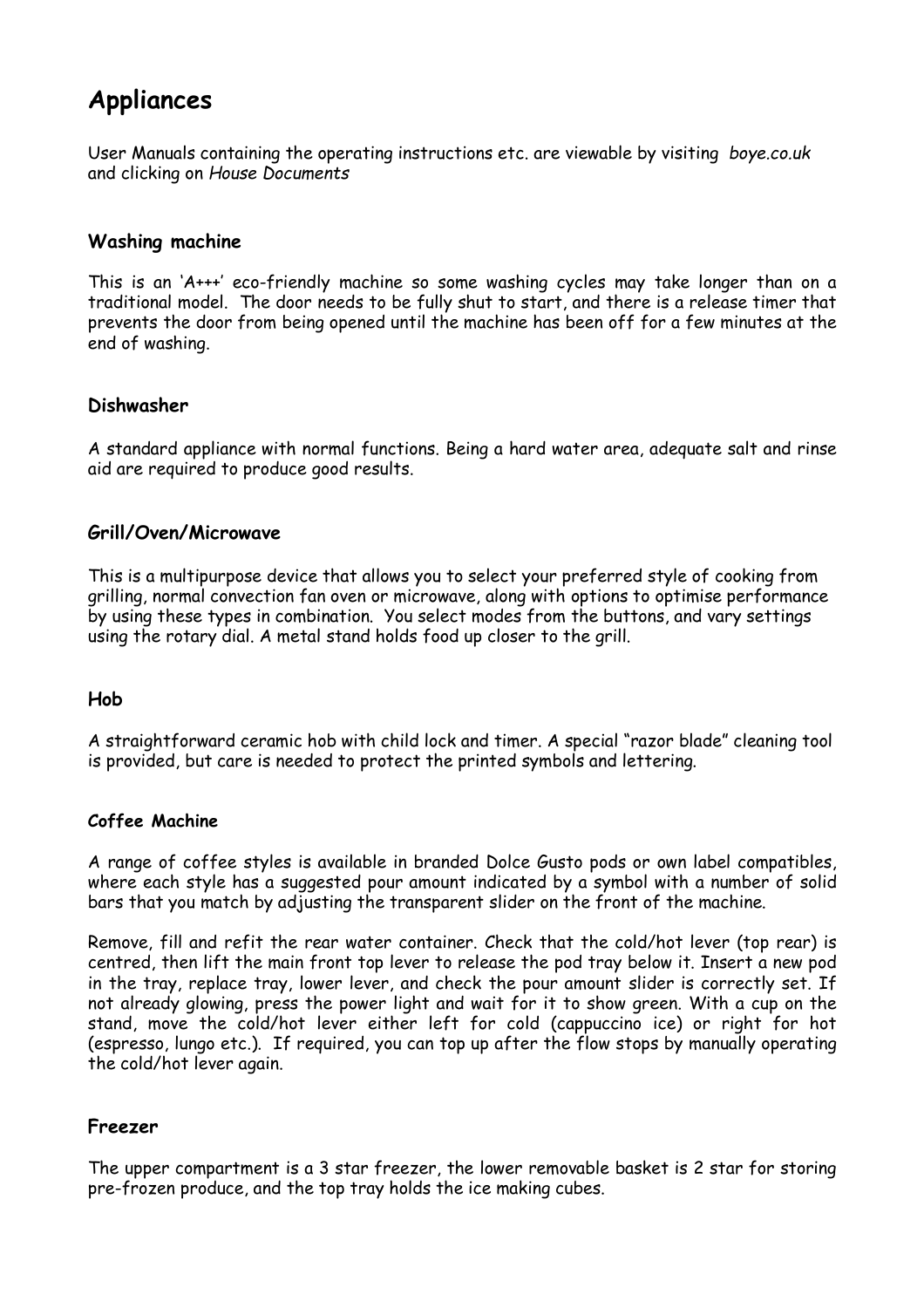#### **Air Conditioners**

These are intended to supplement the electric fans in the bedrooms on hot nights and are best deployed to cool the room an hour or so before retiring.

The flexible grey tubes vent warm air to the outside, so these must be fed through an open window – if not, the temperature in the room will increase rather than decrease!

These units also dehumidify the air with the water being collected in a storage bin on the lower right-hand side that slides out to be emptied. When full, a red light illuminates on the control panel and the air conditioner automatically switches off to prevent an overflow.

The controls from left to right are:

**On/Off** – green light indicates full operation, which may be delayed if the unit is recycling.

**Mode** – fan only / full aircon / dehumidify only. Usually full aircon (snowflake on display).

**Fan Speed** – Usually on highest setting (all the blobs on display)

**Oscillator** – Usually on (arrows symbol on display)

The oscillator slowly wafts the cool air output from side to side. If not selected, the air is output at the angle the oscillator was previously stopped at. Up/Down airflow direction is manually set by moving the vanes at the front of the unit.

**Water Bin Full** – red light indicates when the bin needs to be emptied & unit stops until it is.

**LCD Panel** – Displays all current selections

**Temperature** – For continuous cooling select the lowest temperature, 16C.

**Timer** – Switches the unit off after the selected number of hours.

This function is particularly useful for keeping the unit running while falling asleep without leaving it going all night. Note: There is no countdown display associated with the timer, you simply select the number of hours and that's it.

#### **Portable Radiators**

There are three portable electric radiators available for use during the occasional cooler evenings of spring and autumn when it isn't necessary to activate the full central heating system. Using these is quick and easy and avoids incurring the metered gas charges that apply when the central heating is on.

**Heated Towel Rail** (Chambre Antoine ensuite)

This provides weekly programmed towel drying twice a day. Touch the BOOST symbol for an extra hour at any time, or switch it off/on by touching the power symbol for a few seconds. If switched off at the isolator in the bedroom it will require the date/time reset.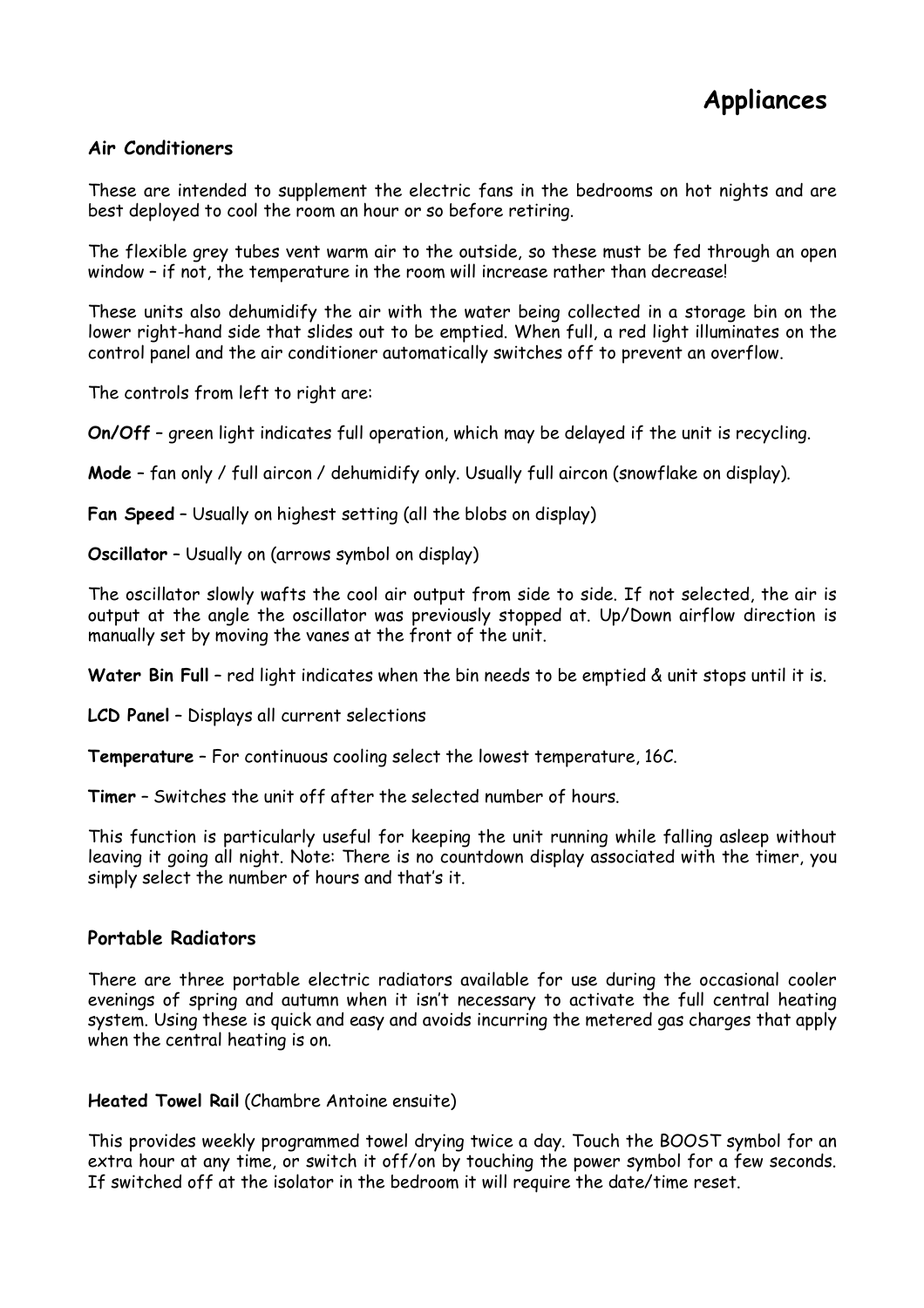## **Utilities**

#### **Fuse trip boxes**

There are two fuse boxes and a separate overload cut out on the concrete electricity post near the swimming pool. Fuse box one (left of fireplace) is the main unit, covering everything in the kitchen, dining room, Chambre Antoine and the pumphouse; and this also houses the master trip (uppermost switch) and a tariff display unit. Fuse box two (in the store cupboard at the other end of the house) just covers lights and sockets in the rest of the house, plus the hot water tank for the family bathroom and downstairs shower.

Fuse trips are ON when up and can be pinged OFF by something as minor as a light bulb failing. In the event of a single trip operating, just check the list to see where the problem is, rectify the cause (eg. replace the failed light bulb) and then switch the trip back on.

If the whole house has gone off, check the master switch in Fuse box one (unlikely), and then the overload electricity cut out as shown overleaf. If both the master switch and the overload cut out are OK, then the most likely reason is a local power cut (especially after a thunderstorm), and there is nothing you can do but wait for it to come back on!

#### **Fuses**

Fuse box one is in the small wall cupboard left of the fireplace. It houses the master trip switch (at top) and protects the following items (Fuse 1 is the leftmost switch in the box)

- 1 Gas boiler (hot water for kitchen, Antoine ensuite and central heating), towel rail
- 2 Hob
- 3 Swimming pool, pumphouse
- 4 Sockets: Dining room, Chambre Antoine
- 5 Sockets: Dishwasher, washing machine, fusebox (Tempo)
- 6 Sockets: Kitchen (inc. refrigerators, oven, freezer) and fireside
- 7 Lights: Dining room, kitchen
- 8 Lights: Stairwell, Chambre Antoine, en-suite
- 9 Lights: BBQ area (see note below)

#### **Outside Lights**

The parking area floodlight shares a switch in the corridor to the left of the hallway door. The swimming pool underwater lighting and the pool terrace floodlight share a double switch on the pumphouse wall. The coloured BBQ lights and the floodlight for the steps share a double switch on the BBQ patio wall. The steps floodlight detects movement when dark and is usually left switched on so that it automatically illuminates the area for unlocking the door when coming home late, or when leaving the BBQ patio at night until you're safely down the steps and back inside. It stays on for about 2 minutes after activation.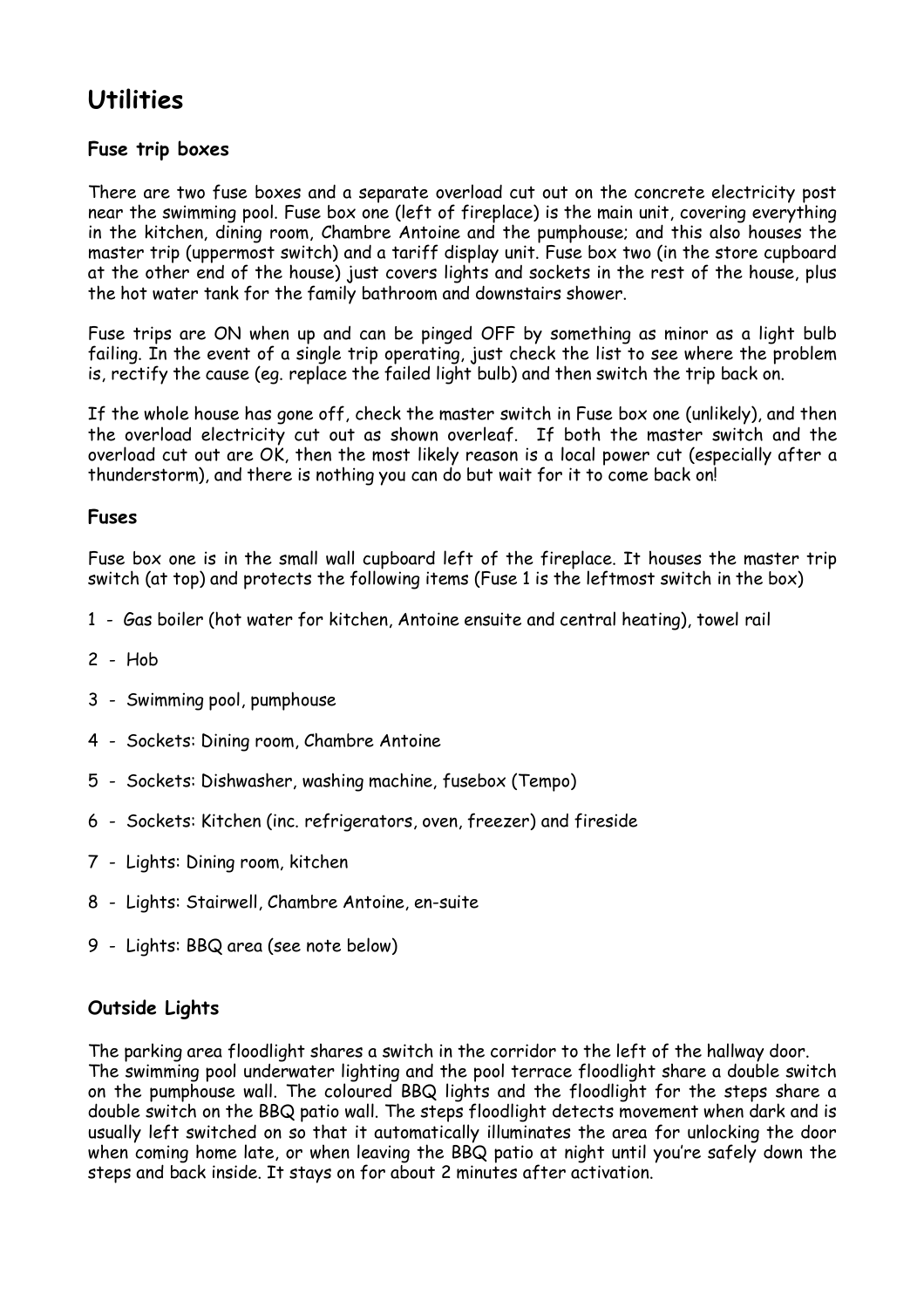## **Utilities**

To reset the electricity cut off, go to the right hand box on the concrete post by the swimming pool – the one that faces towards the pump house.



The cover's locking mechanism is on the underneath and opens by rotating it clockwise.



You'll find this is easily done using a cutlery knife from the kitchen.



Then swing the bottom of casing out to reveal the switchbox – there's no need to remove the cover entirely – and flip the black switch UP as shown.

The cover simply swings back down afterwards and automatically locks when pushed shut.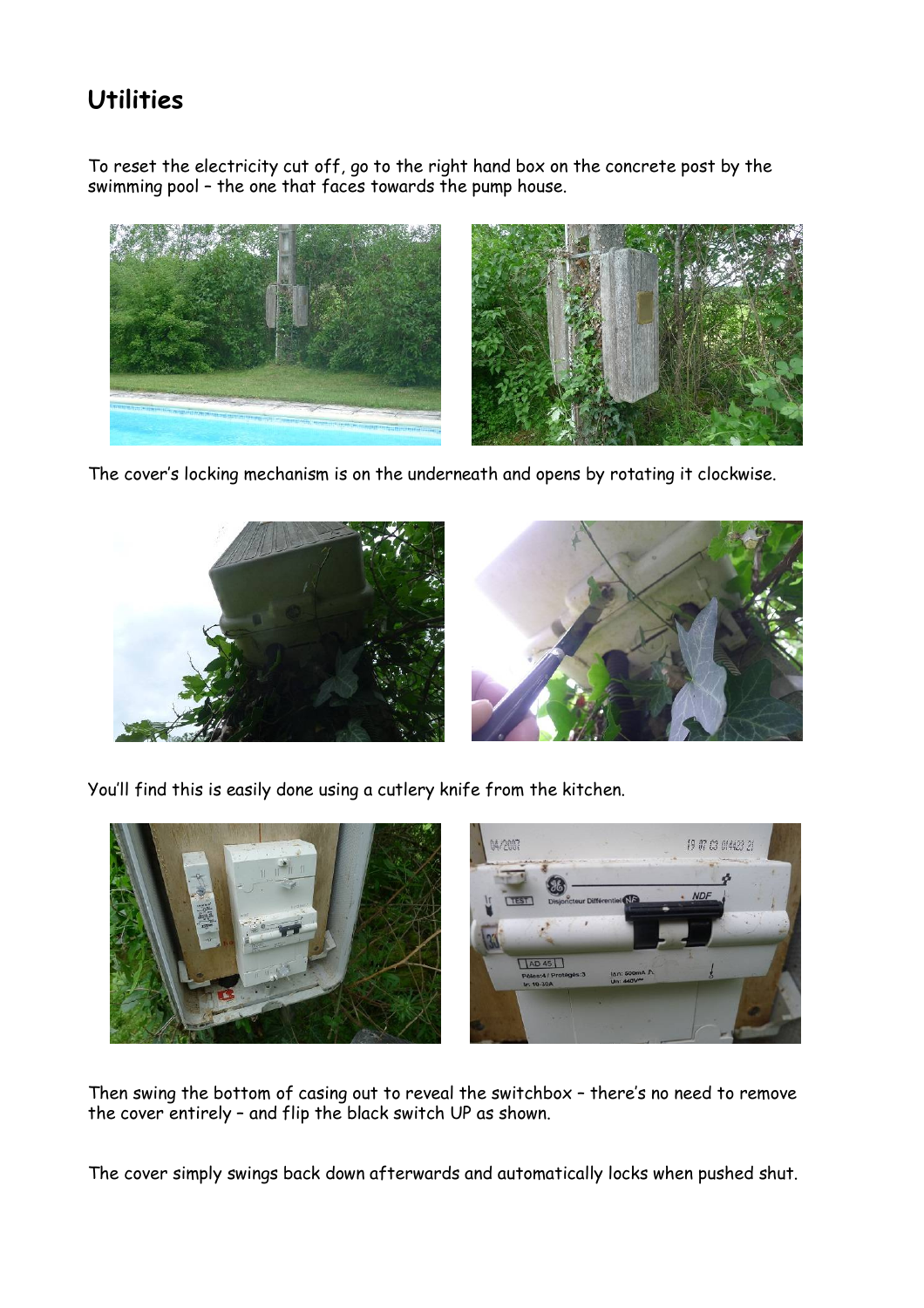## **Utilities**

Fuse box two is in the store cupboard near the front door, and protects the following items (Fuse 1 is the leftmost switch in the box)

- 1 Hot water tank (family bathroom and downstairs shower)
- 2 Sockets: Chambre Clement, Chambre Delphine
- 3 Sockets: Lounge, Chambre Baptiste
- 4 Lights: Lounge, Chambre Clement, shower, hall/stairs/landing
- 5 Lights: Chambre Baptiste, Chambre Delphine, bathroom, store cupboard
- 6 Lights: spotlight over front door

#### **Gas & electricity consumption**

The reasonable cost of gas and electricity is included in the rent.

High season summer guests are not going to be using the central heating and are unlikely to exceed the electrical system's limit, so really don't need to worry about the details …

However, guests staying at other times should be aware that gas used for central heating is charged at £3 per hour, and there is a slight risk of exceeding the electricity supply's limit if, for example, the hob, oven, kettle and portable electric radiators are all on full blast.

Taken in turn: Gas for hot water typically amounts to running the boiler for less than an hour a day, so is ignored, but running the boiler for 5 hours of central heating a day consumes around £100 worth of gas a week (£500 a week if left on continuously!), so this cost gets passed on. In practice, central heating is only needed during the winter, because the portable electric radiators cope with the cooler evenings of early summer and autumn and avoid any charge.

Whilst our 18kw supply is ample for normal use, it's still possible to trip the overload switch on the electricity post by drawing too much power. If this happens, simply switch something off to reduce the load, then reset the trip (see the section under Fuses).

#### **Water**

The main stop cock and water meter for the whole house is under the manhole cover just outside the dining room door. There are also two internal stop cocks – one in the kitchen (on the wall with the archway, in front of the freezer) which feeds the kitchen, boiler, ensuite to Chambre Antoine and outside tap – and one in the hallway store cupboard (underneath the brown shelf unit) that feeds the family bathroom, hot water tank, and shower room. There is an additional stop valve for the outside tap, fitted on the pipe, close to the washing machine.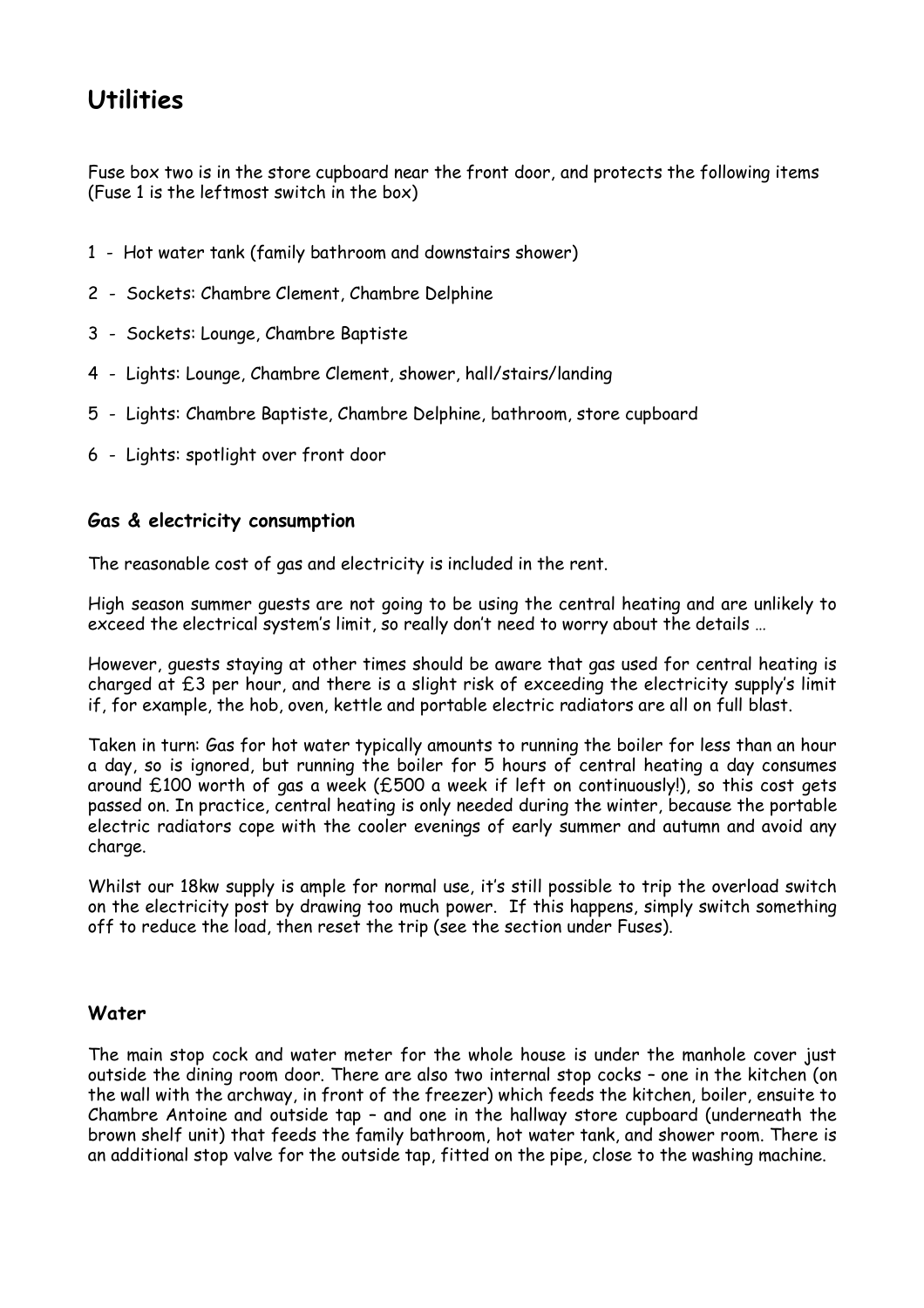#### **Hot water & Central heating**

The kitchen boiler (tanked gas) provides hot water for the kitchen and Chambre Antoine's ensuite, and also runs the central heating. Hot water for the family bathroom and downstairs shower is electrically heated by a separate hot water tank in the store cupboard.

The main showers are thermostatically controlled. The left hand knob is for flow, and the right hand for temperature. Because of the long pipe runs to the Chambre Antoine shower, it is best to let it run for a minute or so before getting in ... you will notice the flow rate increases when the hot water activates the thermostatic setting.

The boiler controls should not need adjusting, but are as follows:

The left hand knob selects in turn: Boiler OFF, sunshine setting (no central heating), snowflake setting (with central heating) or ignite flame (only for use after the gas has been turned off). The middle knob sets the tap water temperature and the right hand knob sets the radiator temperature (both normally on maximum). The hour meter only displays a reading when the boiler is working (eg. by running hot water from the kitchen tap).

The top light should show continuous green, and bottom light is normally off. If either light flashes or shows orange or red, this indicates the unit has encountered a problem and needs to be reset … do this by turning off the power (wall switch with orange light), wait a minute or two, and then power back on again.

The digital display (to the left of the boiler) controls the central heating, and is normally set to OFF. To switch on, press the Mode button to bring up a temperature screen. The top number is the target setting (adjustable with the up and down arrows), and the larger number is the current room temperature. Make sure the left hand boiler control is also turned to the snowflake symbol. Individual room temperatures are adjusted by altering the control valves on the radiators, but these have been balanced to give a suitable distribution of heat and shouldn't really need changing. If you do decide to alter their settings, please put them back to what they were before you leave. This is a manually controlled system, so you need to switch it off or down overnight. To switch the central heating off completely, turn the left hand boiler control to the sunshine symbol, and press Mode a few times until OFF is displayed, and then press OK.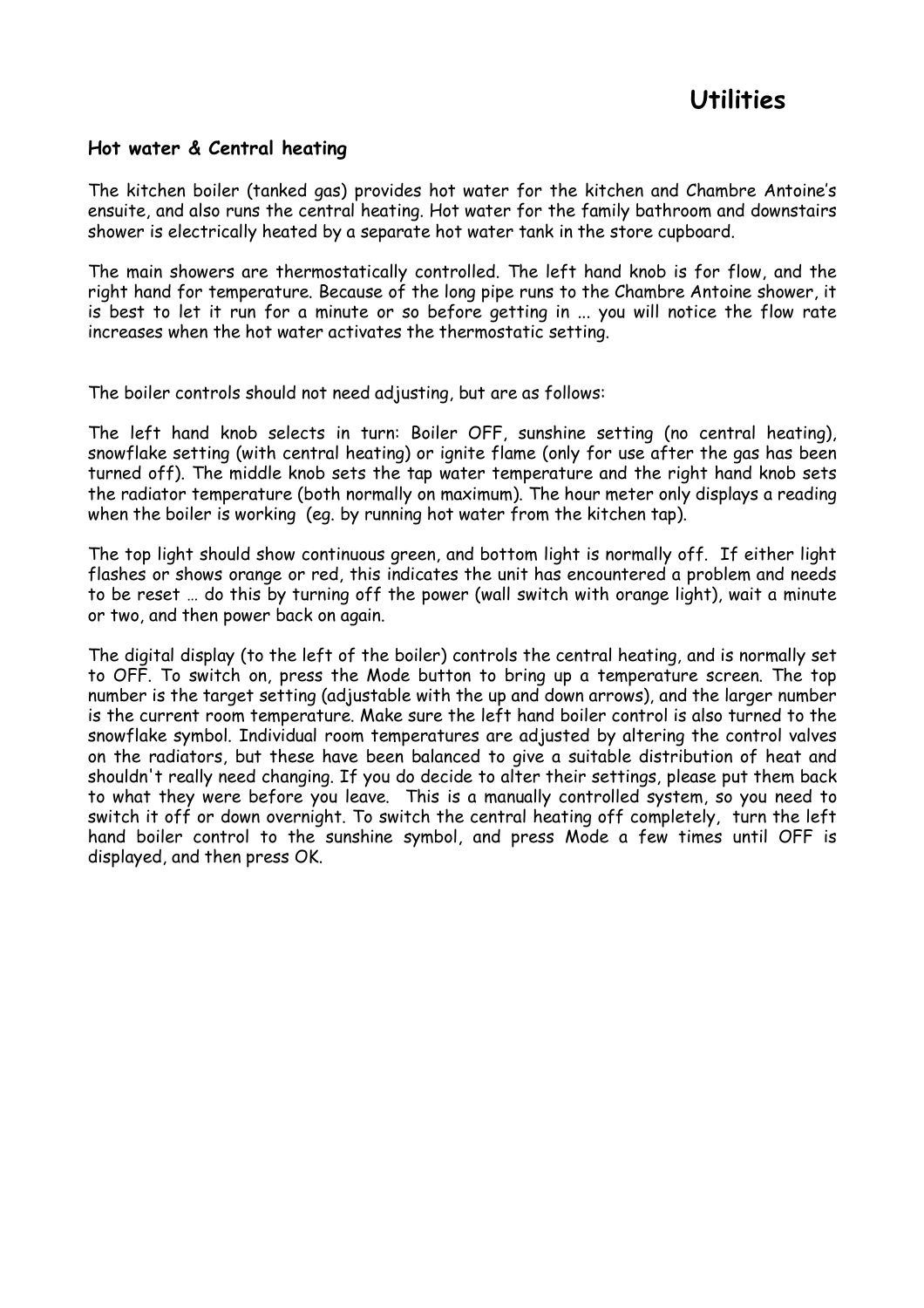#### **Kitchen**

Washing machine Dishwasher Ceramic hob Multi-Function oven/microwave/grill 2 x refrigerators Freezer Electric kettle Toaster Coffee machine Steam iron Ironing board Carbon Monoxide alarm A full range of crockery, glassware and cutlery A full range of cooking utensils, saucepans, pots and pans Peddle bin 2 x framed prints Laundry basket Mop & bucket Dustpans, brushes and brooms Henry vacuum cleaner & accessories

#### **Dining room**

Farmhouse Table 8 Farmhouse chairs High chair Chest drawers (with local information, place mats, spare lightbulbs, etc). Framed water colour (Englishman/Frenchman) Large framed print Mobile electric heater Kindling wood baskets Copper pot with set of fire implements Internet router Wireless telephone Ipod player/radio Telephone desk Assorted games/puzzles (in cupboard)

#### **Chambre Clement**

Divan/Bed Rug Side table Table light Clothes stand Mirror Internet repeater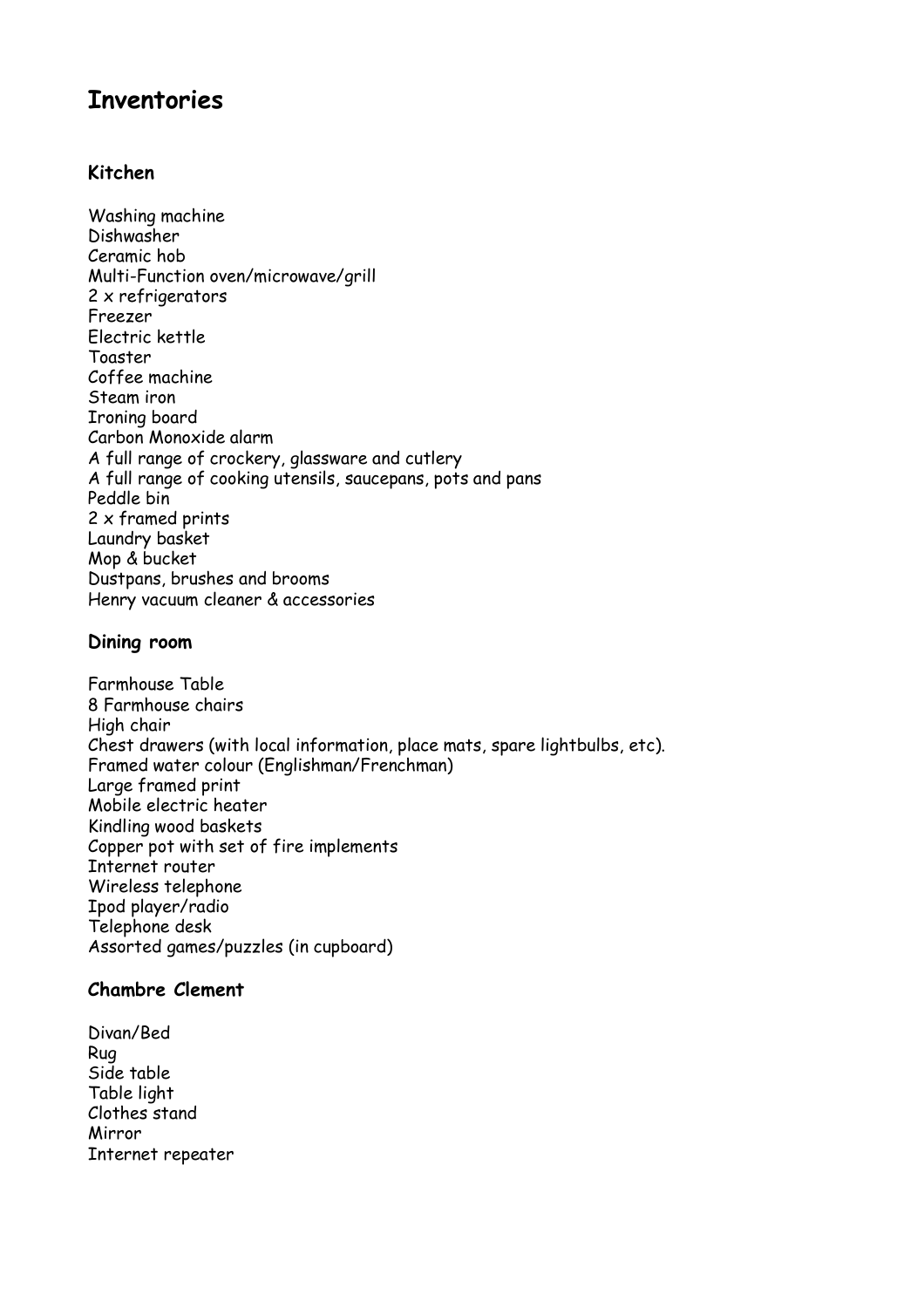#### **Lounge**

Multiyork white rattan settee Multiyork white rattan armchair Multiyork brown rattan armchair Multiyork brown rattan easychair Multiyork stool Occasional table Large rug Sony TV with remote control Bush satellite receiver with remote control Samsung DVD / CD player with remote control Audio Pro speaker system Book case (approx. 100 books & 60+ 15 and 18 rated DVDs) Framed prints Solitaire set, 3D noughts & crosses with black stand 2 table lamps with black stands

#### **Hall/landing**

8 Framed photographs Laundry basket Laundry cupboard Rug Smoke alarm Framed mirror

#### **Chambre Antoine / ensuite**

Double bed Bedside cupboards Bedside lamps Chest of drawers Radio/Alarm Clock Multispeed fan Hair dryer Gilded mirror Framed print Oak chair Air conditioner unit Portable radiator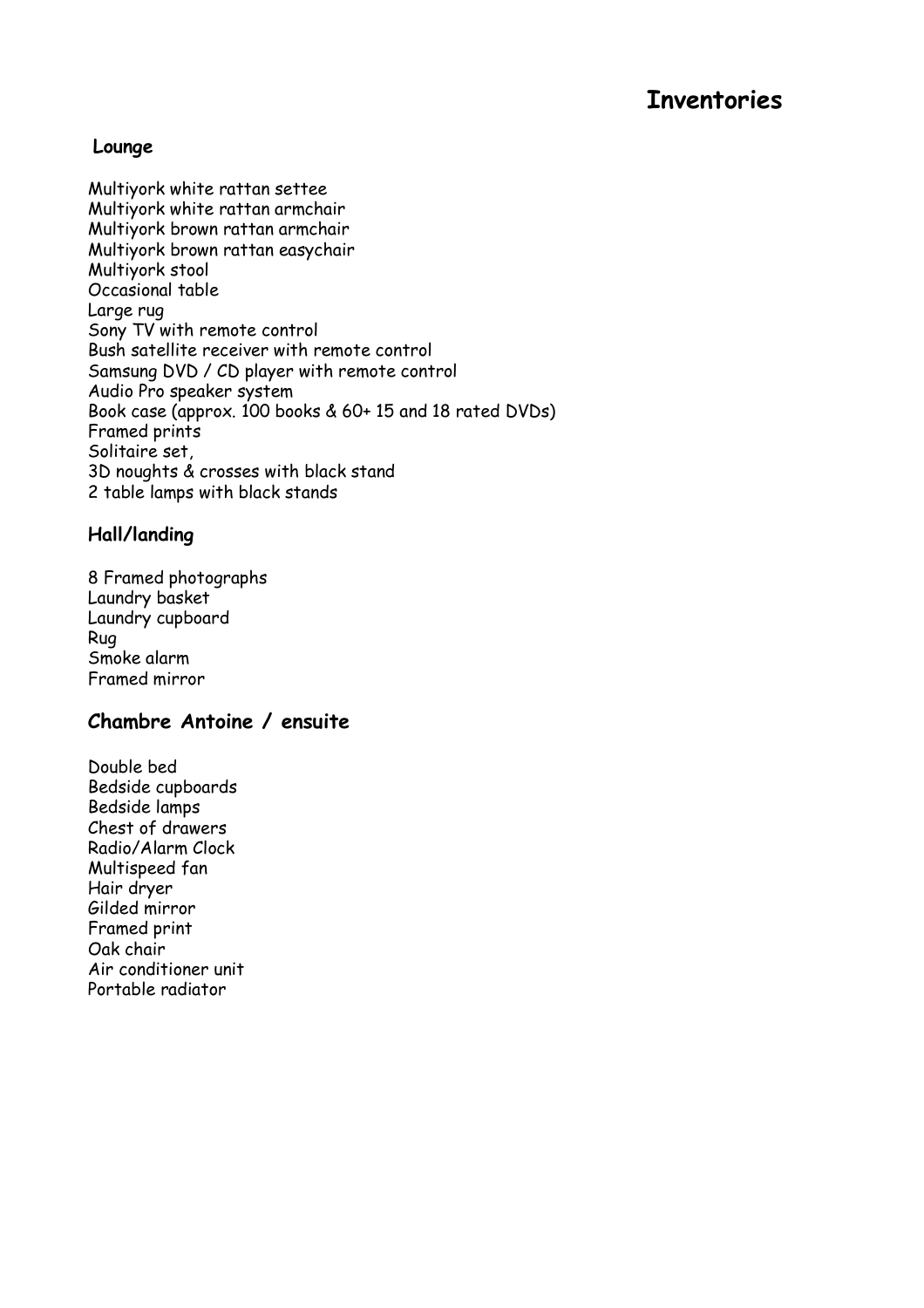#### **Chambre Baptiste**

4 Single beds (or configured as  $1 \times$  double +  $2 \times$  single) Travel cot & mattress (in cupboard) Chest of 8 drawers Computer Desk 2 Padded chairs Desk lamp Large multi-speed fan LCD TV for Playstation Sony Playstation PS3, 2 wireless controllers, games 50+ U/PG/12 rated DVDs Portable radiator Large rug

#### **Chambre Delphine**

Double bed Bedside cupboards Bedside lamps Blanket box Multi-speed fan Air conditioner unit Framed print Oil paintings Mirror Chair

#### **Exterior**

Extending wooden table with 6 wooden chairs (+ spare) Stone/steel BBQ assembly with grills and tools Metal table with 4 metal chairs and sun umbrella Swing seat & cushions 6 wooden sun loungers & cushions 2 large sunshades with tiled stands (spare sunshade by fireside) Pool net on extending pole Pool thermometer Water slide Sundial & spheres with solar lighting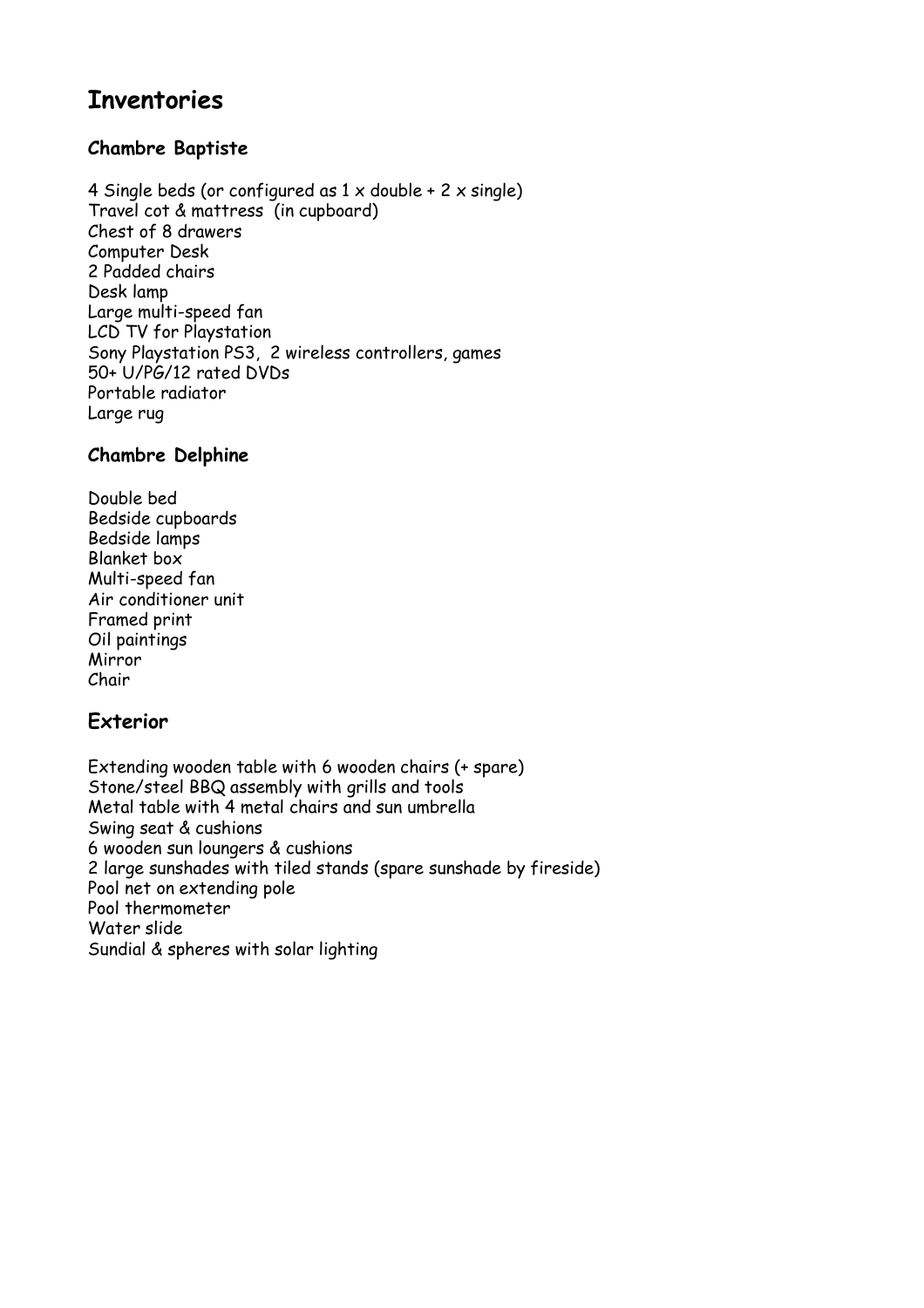### **Playstation Games (Baptiste)**

Little Big Planet Little Big Planet 2 Ratchet and Clank – a crack in time Modnation Racers FIFA 14 Gran Turismo 5

#### Age Rated:

| Resistance - fall of Man | (Age 15) |
|--------------------------|----------|
| Call of Duty - black ops | (Age 18) |
| Killzone 2               | (Aqe18)  |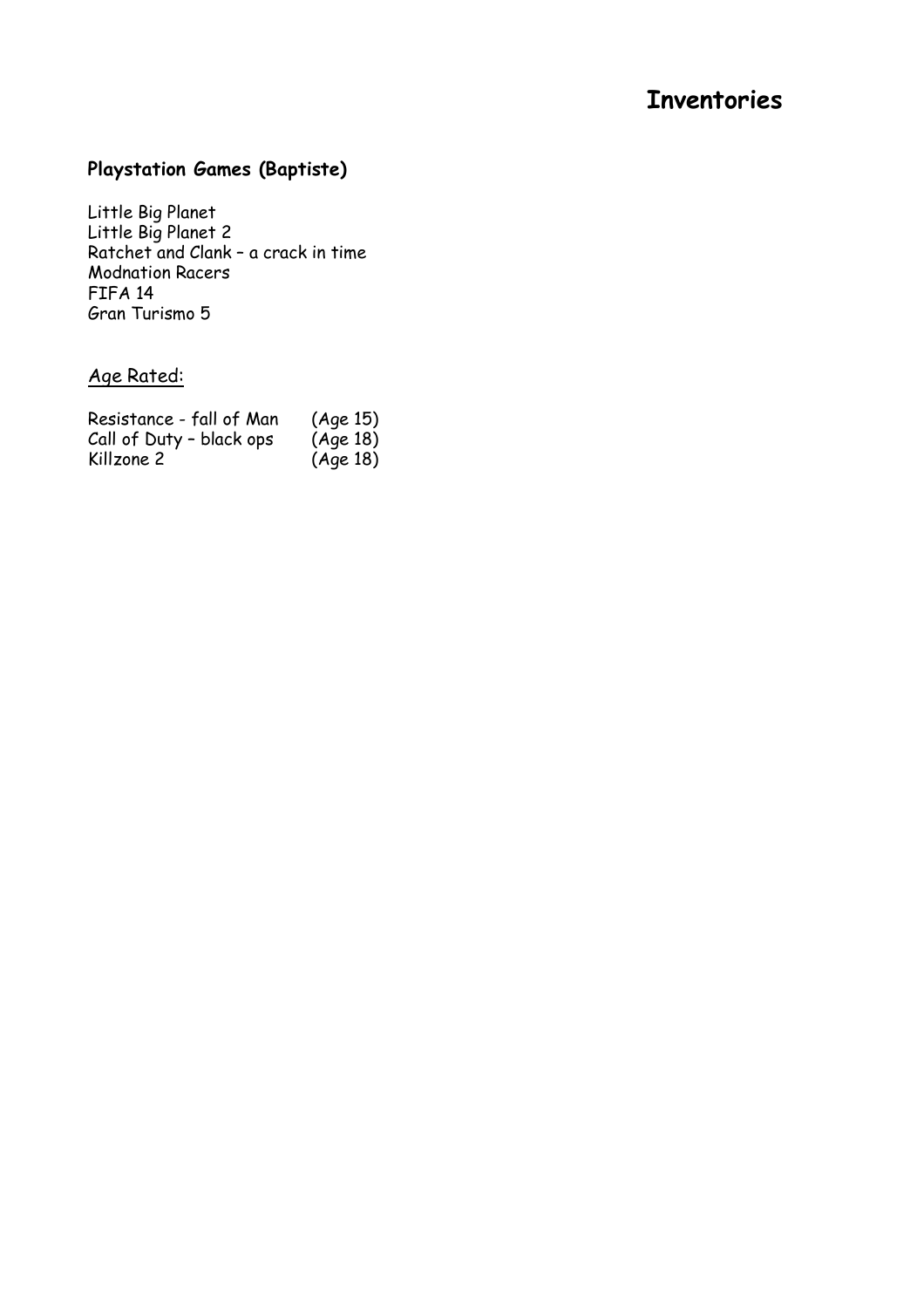# **COPIES OF POOLSIDE NOTICES**

**Water Level and Alarm** 

**Poolside Safety**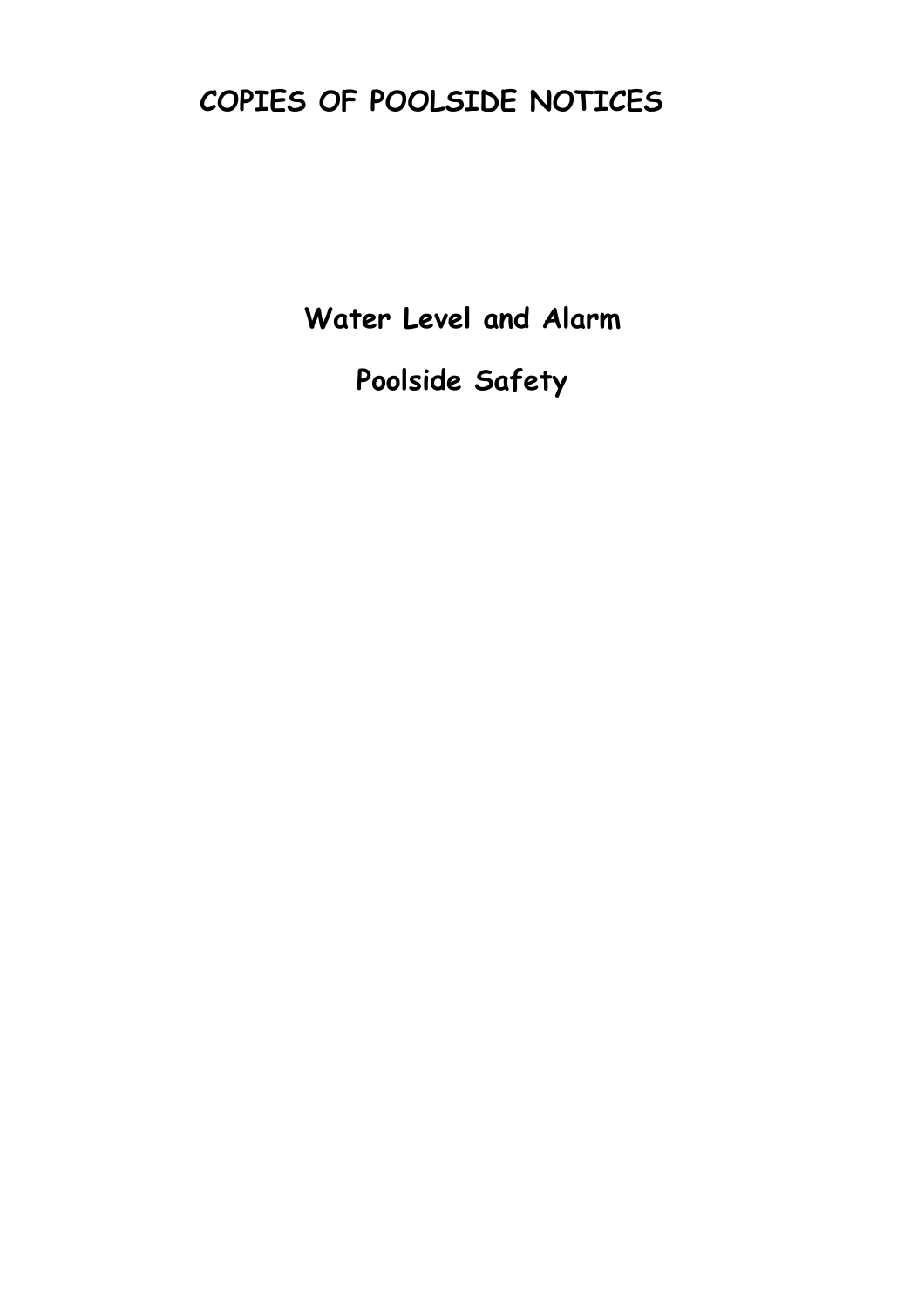## **MAISON BOYE – SWIMMING POOL**

#### **WATER LEVEL**

**The ideal water level is indicated by the blue discs on the skimmer outlets.**



Evaporation, splashing and pool cleaning etc. will cause the water level to fall.

If it falls below the blue discs, please top the water back up so that the automatic filtering system can maintain the water quality.

Don't worry if the water level is above the marks, it will soon come down again.

**POOL ALARM** – see House Book for more details.

#### THE ALARM IS NOT A LIFE SAVING DEVICE

#### THE ALARM IS NOT A SUBSTITUTE FOR PARENTAL SUPERVISION

#### THE ALARM DOES NOT DETECT GRADUAL ENTRY

#### THE ALARM IS ALWAYS ON

**BEFORE SWIMMING -** switch to swimming mode by entering **1234** on the keypad before getting in the pool – the red "swim" LED flashes.

**AFTER SWIMMING -** after several minutes without water movement being detected the alarm beeps and reverts back to monitoring mode – the leftmost LED flashes green (or you can switch back to monitoring mode manually by pressing OK twice).

**RESET -** If the alarm has been activated, press any key to silence it.

**SERVICE MODE** – Enter **1234\*99** to de-activate the alarm and **1234** to re-activate it. This option must not be used to disable the alarm when it should be operational.

**LOW BATTERY –** If the "battery" LED flashes red, please contact the owners for advice.